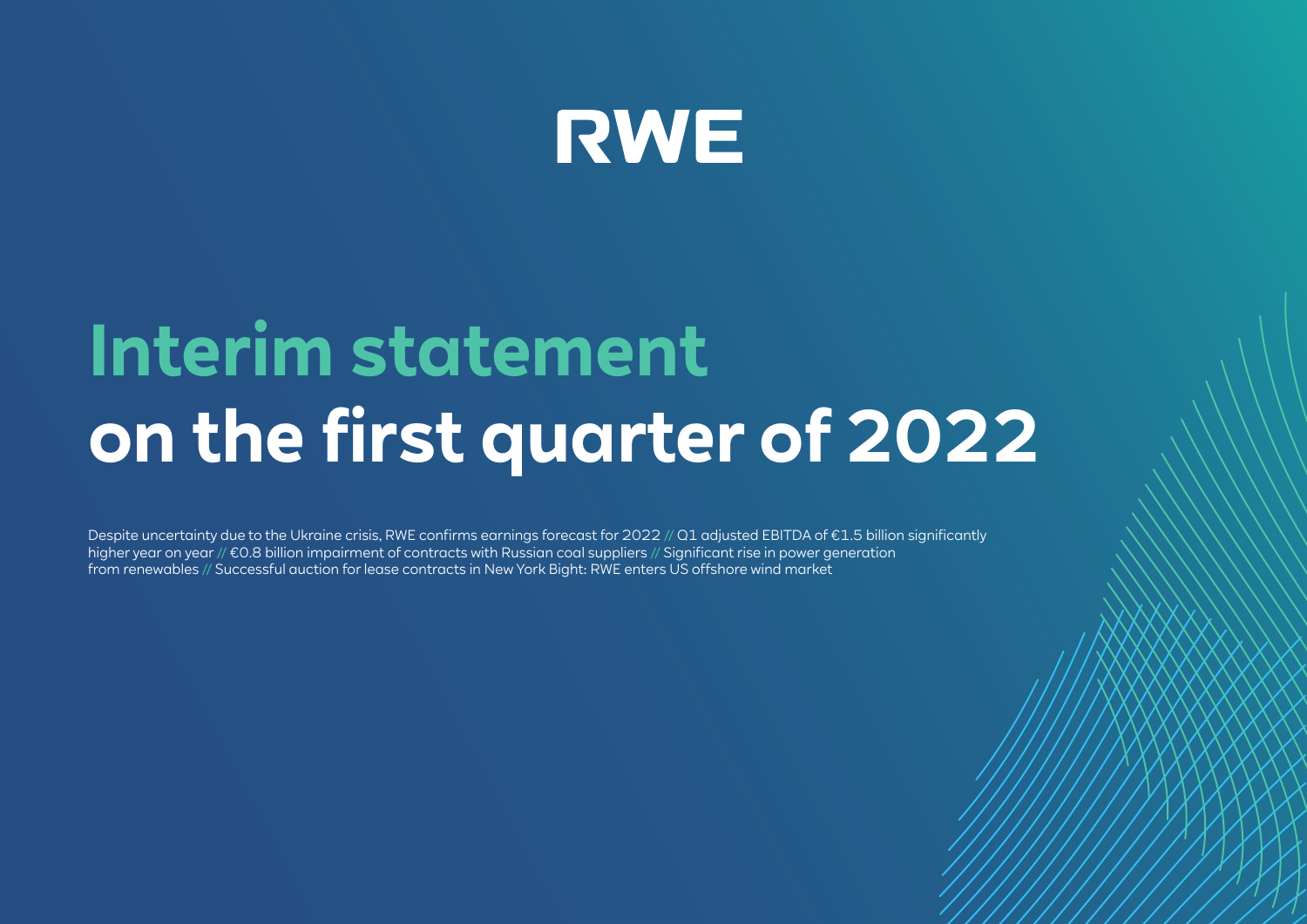# **Contents**

## **1 [Combined review of operations](#page-2-0)** [Major events](#page-2-0) 3 [Commentary on reporting](#page-7-0) and the Section of Section 2012 [Business performance](#page-9-0) and the 10 [Outlook for 2022](#page-18-0) 19 **[2 Interim consolidated financial](#page-19-0)  [statements \(condensed\)](#page-19-0)** [Income statement](#page-19-0) 20 [Statement of comprehensive income](#page-20-0) 21 [Balance sheet](#page-21-0) 22 [Cash flow statement](#page-23-0) 24

#### **[3 Financial calendar 2022 / 2023](#page-24-0) 25**

# At a glance

| <b>RWE Group - key figures</b>                                   |                    | Jan - Mar   | $Jan - Mar$ | $+/-$    | $Jan - Dec$ |
|------------------------------------------------------------------|--------------------|-------------|-------------|----------|-------------|
|                                                                  |                    | 2022        | 2021        |          | 2021        |
| Power generation <sup>1</sup>                                    | GWh                | 39,509      | 43,511      | $-4.002$ | 160,753     |
| External revenue (excluding natural gas tax/<br>electricity tax) | $\epsilon$ million | 7,943       | 4.707       | 3,236    | 24,526      |
| <b>Adjusted EBITDA</b>                                           | $\epsilon$ million | 1,460       | 883         | 577      | 3,650       |
| <b>Adjusted EBIT</b>                                             | $\epsilon$ million | 1.098       | 548         | 550      | 2,185       |
| Income before tax                                                | $\epsilon$ million | 2,729       | 627         | 2,102    | 1,522       |
| Net income/income attributable to RWE AG shareholders            | $\epsilon$ million | 2,166       | 895         | 1.271    | 721         |
| Adjusted net income                                              | $\epsilon$ million | 735         | 340         | 395      | 1,569       |
| Cash flows from operating activities                             | $\epsilon$ million | 2,688       | 1,596       | 1,092    | 7,274       |
| Capital expenditure                                              | $\epsilon$ million | 562         | 1,037       | $-475$   | 3,769       |
| Property, plant and equipment and intangible assets              | $\epsilon$ million | 471         | 1,011       | $-540$   | 3,689       |
| <b>Financial assets</b>                                          | $\epsilon$ million | 91          | 26          | 65       | 80          |
| Proportion of taxonomy-eligible investments <sup>2</sup>         | %                  | 89          |             |          | 88          |
| Free cash flow                                                   | $\epsilon$ million | 2,134       | 881         | 1,253    | 4,562       |
| Number of shares outstanding                                     | thousands          | 676,220     | 676,220     |          | 676,220     |
| Earnings per share                                               | €                  | 3.20        | 1.32        | 1.88     | 1.07        |
| Adjusted net income per share                                    | €                  | 1.09        | 0.50        | 0.59     | 2.32        |
|                                                                  |                    |             |             |          |             |
|                                                                  |                    | 31 Mar 2022 | 31 Dec 2021 |          |             |
| Net assets $(+)$ / net debt $(-)$                                | $\epsilon$ million | 3,287       | 360         | 2,927    |             |
| Workforce <sup>3</sup>                                           |                    | 18,218      | 18,246      | $-28$    |             |

1 Prior-year figures adjusted.

3 Converted to full-time positions.

<sup>2</sup> Taxonomy-eligible economic activity consists of operations which are subject to criteria under the EU Taxonomy Regulation – irrespective of whether the criteria are met; see commentary on pages 34 et seq. of the 2021 Annual Report.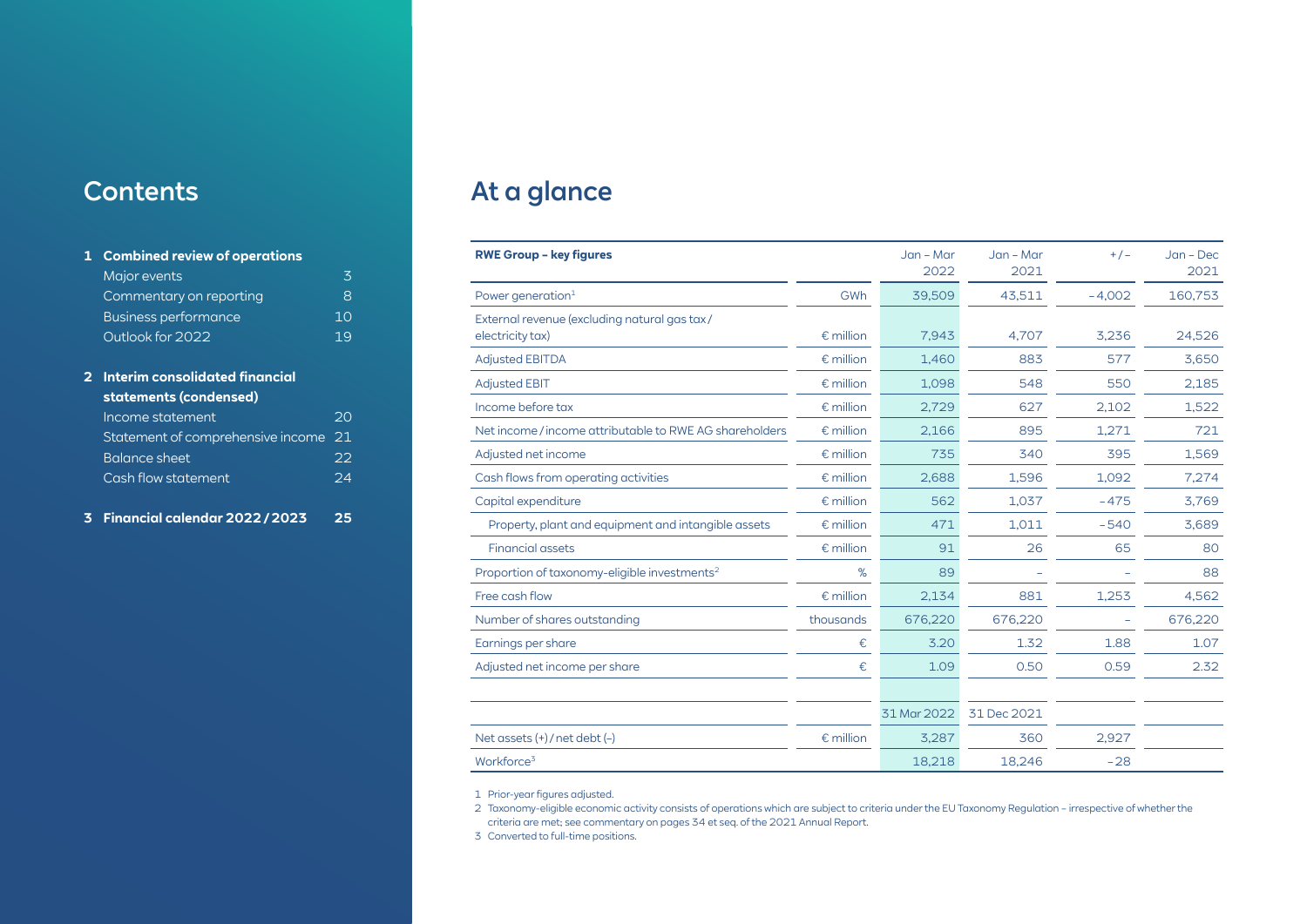**[3](#page-24-0)** [Financial calendar 2022 / 2023](#page-24-0)

## <span id="page-2-0"></span>Major events

## In the period under review

**Turbulence on energy markets due to war in Ukraine – impairment at RWE as a result of sanctions against Russia.** Since the end of February, Russia has been waging war on Ukraine. In light of the indescribable suffering of those affected, humanitarian measures are currently high on the political agenda. Our company is also involved in this, by co-financing refugee support programmes, providing emergency accommodation in the Rhineland and offering jobs to Ukrainian workers. Overshadowed by the catastrophic humanitarian impact, the economic consequences of the war are also becoming increasingly apparent. They have been particularly acute in the European energy sector. Due to sanctions imposed by the EU and the UK, imports of commodities from Russia have become subject to substantial restrictions. At the end of April, Russia's leadership cut off gas supplies to Poland and Bulgaria. In view of impending supply issues for fossil fuels, energy prices in Europe have continued to rise sharply from levels that were already unusually high before the war.

Although we do not have any business activities in Russia or Ukraine, our company is among those affected by the economic impact of the war. RWE has contracts for commodity deliveries from Russia at fixed prices, which are significantly below the current market level. We must compensate for lost volumes by making purchases from third parties at much less favourable conditions to meet existing supply obligations. At the beginning of March, our contractual gas procurement volumes from Russian producers totalled 15 TWh through to the end of 2023. Since then, we have substantially reduced the associated risk by concluding financial hedges. In addition to the gas agreements, we have contracts for deliveries of Russian hard coal totalling 12 million metric tons through to 2025; these deliveries have already come to an end. Sanctions imposed by the UK and the EU prohibit such purchases going forward. We estimate that the related financial loss will total €847 million. It is reported in the non-operating result for the first quarter of 2022.

**European Commission presents concept for independence from Russian energy.** As a result of the war in Ukraine, the EU and many other countries are reorienting their energy policies. Roughly two weeks after the war started, the European Commission unveiled its REPowerEU plan. It contains a number of proposals to help make the EU completely independent of fossil fuel supplies from Russia well before 2030. The objective is to diversify natural gas supplies and accelerate the expansion of renewables, as well as to set ambitious goals for energy efficiency and the production of biogas and green hydrogen. In order to ensure gas supplies in the winter, the Commission proposes that underground gas storage facilities throughout the EU must maintain certain minimum filling levels; the relevant legal proposal was passed on 23 March and is now being put through an accelerated legislative process. The REPowerEU plan also outlines how burdens on consumers and companies which are impacted by high energy prices are to be reduced. EU states are to have the option of imposing windfall taxes on the extraordinary gains from the price increases. The Commission intends to determine the details of its REPowerEU plan and launch further legislative initiatives soon.

**Germany plans to boost energy security.** Germany's government has also introduced a host of measures to help ensure a secure supply of energy which is independent of Russia. Among other things, this will likely be achieved by diversifying gas deliveries, lowering gas usage for electricity generation, accelerating the development of the hydrogen economy, making progress in energy efficiency and strongly pushing forward with the expansion of renewables. In its Energy Security Progress Report published at the end of March, the German government was confident that – with concerted efforts – Germany could become broadly independent of Russian gas deliveries by the summer of 2024. In 2021, Russian gas still accounted for more than half of German demand. According to the report, Germany can become mostly independent of Russian hard coal and crude oil imports this year.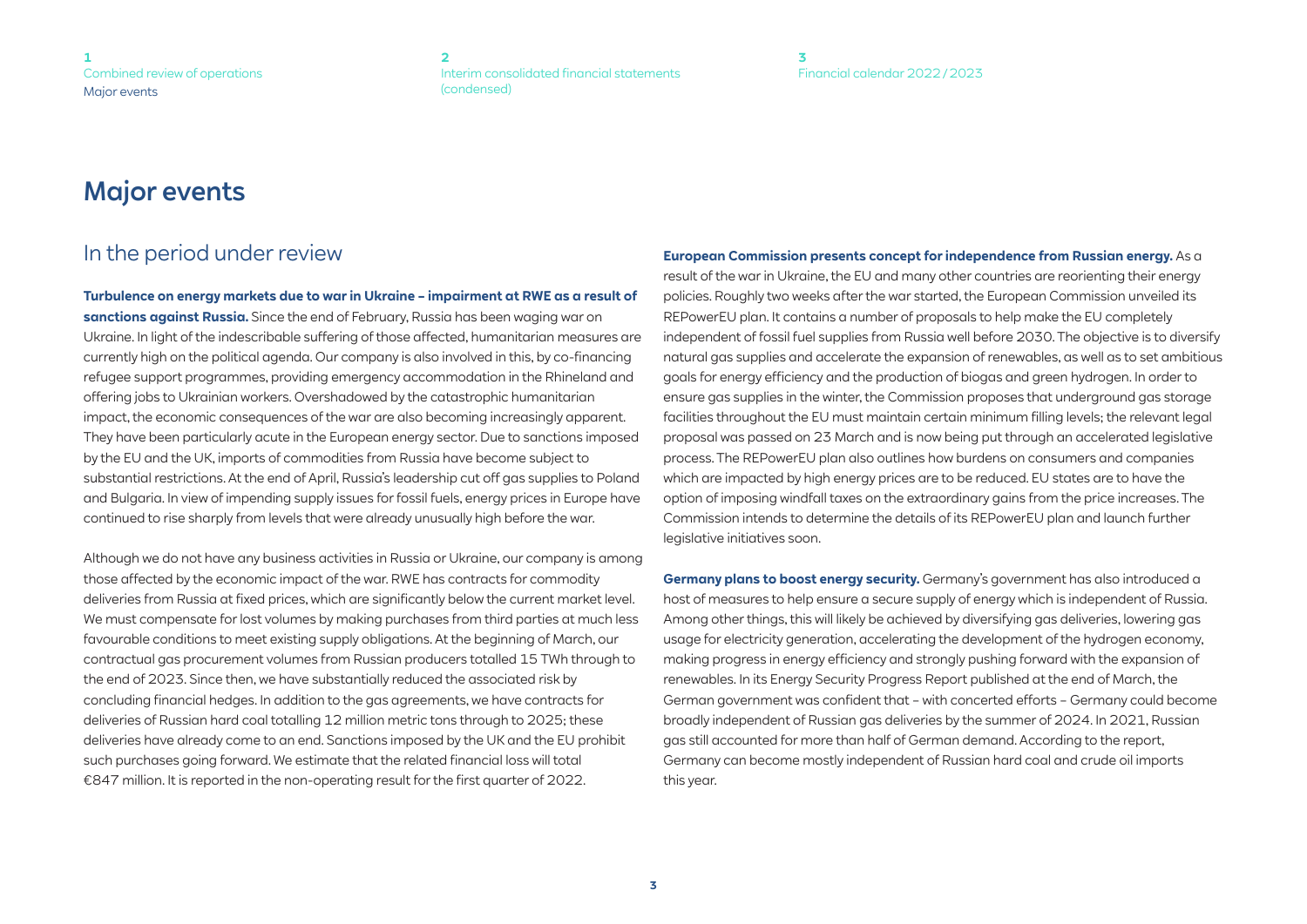#### **[3](#page-24-0)** [Financial calendar 2022 / 2023](#page-24-0)

#### **German government wants to allow coal-fired power plants to continue operating**

**temporarily.** On 23 March, the German government determined that the statutory phaseout of coal-fired power plants can be suspended following a review by the Federal Network Agency. This should allow gas consumption for electricity generation to be reduced over the short term. However, the coalition stands by its plans to exit coal, ideally by 2030. RWE supports the government's efforts to ensure security of supply going forward. Therefore, we are reviewing which of our coal-fired power stations could be brought back online or continue operating longer than planned if so desired by policymakers. This would be technically feasible for capacities totalling 3.5 GW. Potential assets include the hard coal-fired unit Westfalen E, which was closed in mid-2021, and lignite-fired units that were recently decommissioned, are in legally mandated security standby or will have to be shut down this year. Whether and to what extent the stations should be used remains undecided. If policymakers opt to extend the lifetimes of coal-fired power stations, they will have to amend the German Coal Phaseout Act accordingly. We expect a legal framework that does not give us any leeway to earn additional profits. However, we would like to avoid any disadvantages for ourselves and our employees. A temporary extension of coal-fired generation would have no impact on our strategic orientation: RWE will continue to press ahead with its expansion of renewable energy and will become carbon neutral by 2040 at the latest.

**New law sets minimum levels for German gas storage facilities.** On 25 March, Germany's Lower House passed a law intended to ensure that enough gas is available from storage in the winter. After the Upper House also gave its approval, the law entered into force on 30 April. It calls for certain minimum filling levels for German gas storage facilities: these are 65 % on 1 August, 80 % on 1 October, 90 % on 1 November and 40 % on 1 February of each year. Gas storage operators must ensure that these requirements are met. If the parties leasing the storage facilities fail to sufficiently fill up their booked capacities, it is possible to withdraw these capacities and make them available to the market area manager, which then ensures compliance. The law applies until April 2025. This is not merely a reaction to the war in Ukraine, but also addresses the fact that storage levels reached a historically low level last winter, as well as the related surges in gas prices.

**KfW, Gasunie and RWE intend to build LNG terminal in Brunsbüttel.** In order to reduce dependence on Russian gas, the German government has announced the construction of terminals for direct imports of liquefied natural gas (LNG) to Germany. RWE is involved in one of these projects, which is now taking shape. On 4 March, we signed a memorandum of understanding with the state-owned bank Kreditanstalt für Wiederaufbau (KfW) and the Dutch gas network operator Gasunie on the joint establishment of an LNG terminal at Brunsbüttel. Gas imports via this facility are expected to reach an annual volume of up to 8 billion cubic metres after regasification. RWE is planning to build another terminal at the same location, which will be used to import climate-neutral ammonia. At the site, the ammonia can be transformed into hydrogen and used to supply industry with green energy. Over the long term, it will be possible to repurpose the LNG terminal for imports of green molecules as well.

**RWE enters US offshore wind market.** We have continued our course for growth in renewable energy with determination in 2022. In February, we were successful in an auction of seabed leases for offshore wind sites in the New York Bight. A joint venture between RWE and National Grid Ventures secured an area for US\$1.1 billion, on which about 3 GW of generation capacity can be built. The auction included six lease sites, with bidders being allowed to secure one each. Every successful bid conferred the right to develop a site and participate in upcoming offtake auctions in nearby states. If the project progresses as planned, our offshore wind farm in the New York Bight will be commissioned during this decade.

**El Algodon Alto wind farm completed.** In March, after a 15-month construction period, our new onshore wind farm El Algodon Alto in the US state of Texas began commercial operation. Altogether, the farm's 91 turbines have a generation capacity of 200 MW and can theoretically provide more than 60,000 US households with green electricity. We invested about €280 million in this wind farm.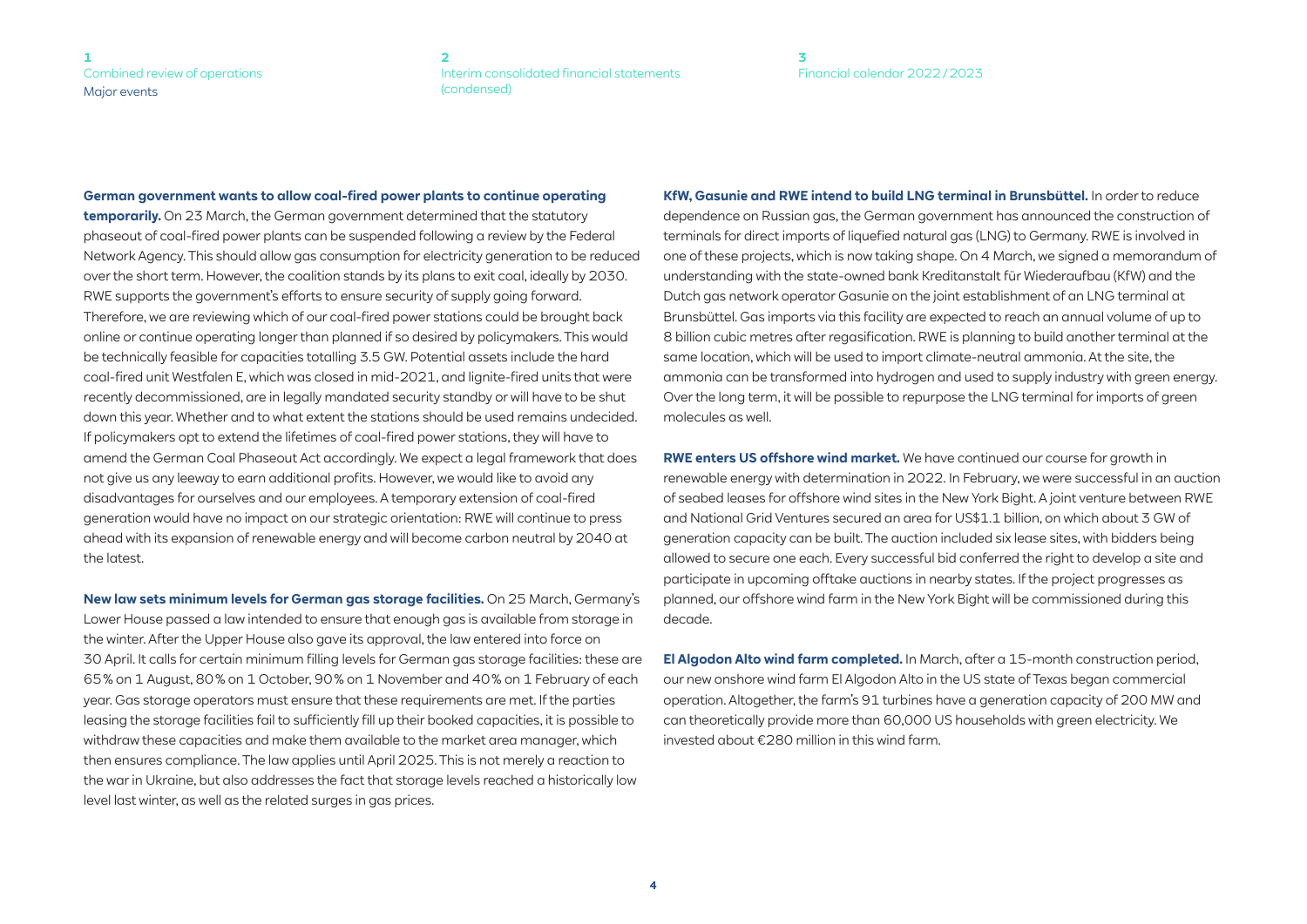**[3](#page-24-0)** [Financial calendar 2022 / 2023](#page-24-0)

**Wind energy joint venture launched with Northland Power.** In January, RWE and Northland Power formed a joint venture for the development of wind energy projects in the German North Sea. We expect this partnership to deliver substantial synergies when developing, building and operating the assets. RWE owns 51 % and our Canadian partner owns 49 % of the joint venture. The initiative encompasses three offshore wind projects, with which total capacity of 1.3 GW can be developed. The sites of the future wind farms are located north of the island of Juist. Before forging the joint venture, we had already worked with Northland Power on two of the three projects. One project is a 433 MW wind farm on a site officially called N-3.8, which we secured via a step-in right following an invitation to tender in 2021. The other initiative is dedicated to the construction and operation of a 420 MW wind farm, which we hope to build on a site named N-3.5. We also have a step-in right for this area, but have not exercised it yet. RWE initially only held a 15 % share of both ventures and had originally developed the third joint venture project alone. It is centred around a 480 MW wind farm at the N-3.6 site, for which we also hold a step-in right which has not been made use of to date. The auctions for the sites N-3.5 and N-3.6 should be held in 2023.

**Successful participation in British capacity market auction.** At the British capacity market auction held on 22 February, all of the participating RWE power stations, including two small new-builds, secured a capacity payment. Almost all of these are gas-fired power stations. In total, these assets have a secured capacity of 6,647 MW. The bidding process related to the period from 1 October 2025 to 30 September 2026. A total of 42.4 GW in generation capacity qualified for a capacity payment at the auction. During the delivery period, they will receive remuneration for being online and contributing to electricity supply. The capacity payment was set at £30.59 / kW (plus inflation adjustment).

#### **Invitation to tender for German capacity reserve: Gersteinwerk wins contract for two**

**gas units.** Our F and G combined cycle gas units at the Gersteinwerk location in Werne (Westphalia) qualified for inclusion in the German capacity reserve once again. This decision was reached by the Federal Network Agency in a tender process at the end of February. The stations will keep a total capacity of 710 MW in reserve in the period from 1 October 2022 to 30 September 2024, which can be used to safeguard grid stability whenever necessary. In return, we will receive an annual payment of €62.94 per kilowatt. We placed a successful bid for the two units in the first auction of this kind two years ago. Given that they are standby stations, they stopped participating in the wholesale electricity market on 1 October 2020 and have since only been ramped up when ordered to do so by the transmission system operator.

**RWE increases credit line volume to €8 billion.** In the spring, we secured two new lines of credit to ensure our liquidity. Consequently, we now have recourse to three syndicated lines of credit with a total volume of €8 billion, granted to us by a consortium of 27 international banks. We already secured the first, €3 billion credit line, which runs until April 2026, back in April 2019. The second line has a volume of €2 billion and replaces one which expired in April 2022; it is also available until April 2026. In light of the recent volatility in energy prices and the related rise in liquidity requirements to hedge forward contracts, we secured a third credit line, which increases our financing headroom by another €3 billion for two years. At our request, the conditions of all three of these credit lines are linked to sustainability criteria. Among other things, the conditions now depend on the development of the following three indicators: the share of renewables in RWE's generation portfolio, the  $CO<sub>2</sub>$  intensity of our plants and the percentage of our capex that is classified as sustainable in accordance with the EU taxonomy regulation. We have set goals for all three of these criteria. If we do not achieve the targets, we will have to pay higher interest and commitment fees. Half of these additional funds would be passed on to non-profit organisations.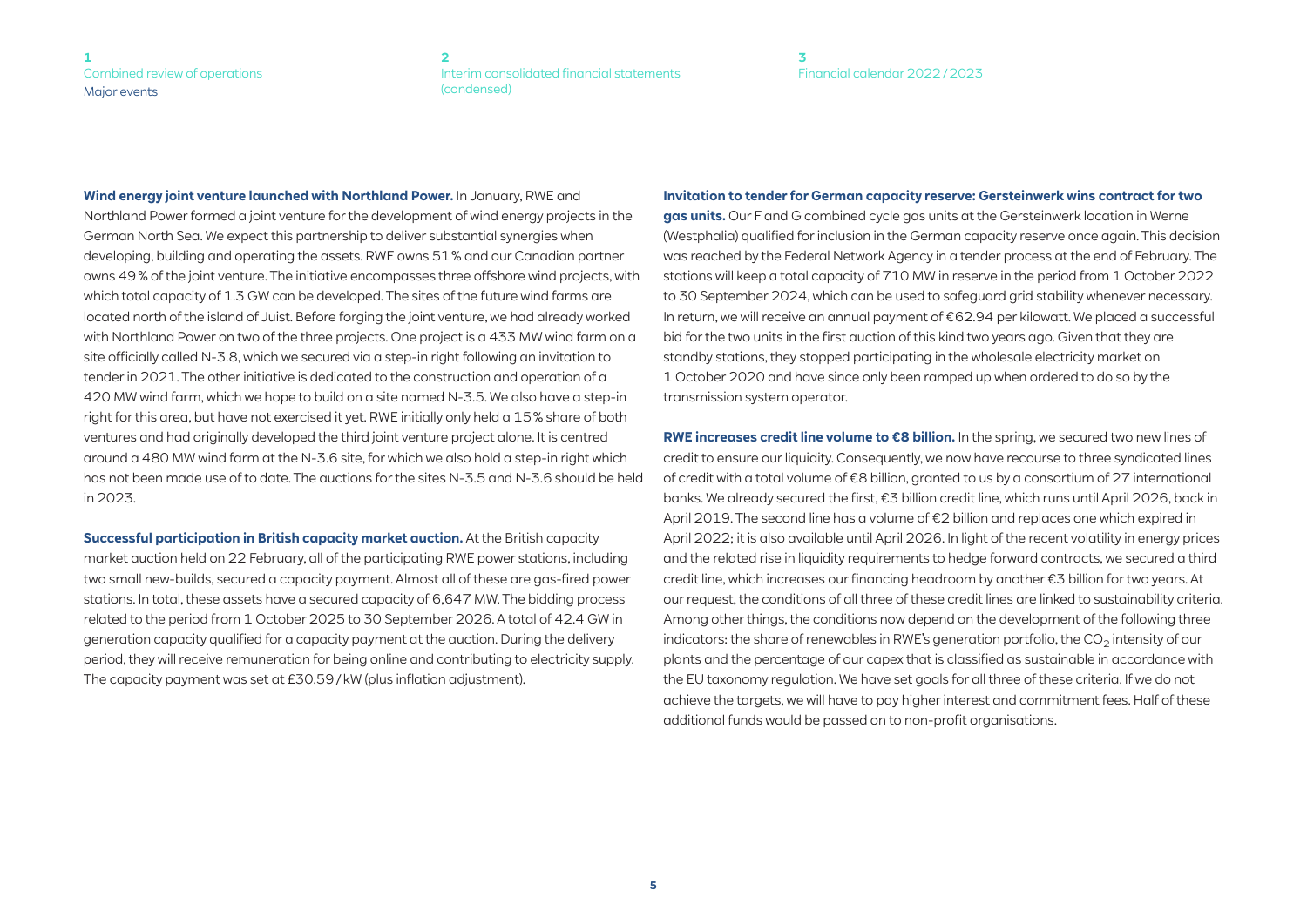#### **[3](#page-24-0)** [Financial calendar 2022 / 2023](#page-24-0)

**US Department of Commerce considers imposing additional duties on PV modules from southeast Asia.** In late March, the US Department of Commerce launched an investigation of the manufacturing processes for PV modules made in Cambodia, Malaysia, Thailand and Vietnam. It centres on verifying whether an adequate number of production steps actually occur in these countries or if production there merely involves the assembly of Chinese components in order to circumvent tariffs on modules manufactured in China. Should the Department find the latter to be true, punitive tariffs may be imposed, which would drive up the cost of solar projects considerably. The duties could be enforced retroactively from the start of the investigation. Therefore, imports and deliveries of PV modules from southeast Asia have largely been stopped, and many projects are at risk of being delayed. The probe is expected to deliver its first findings by the end of August. The Department of Commerce will announce its final decision by January 2023 at the latest.

## After the period under review

#### **German government presents set of measures to speed up expansion of renewables.**

On 6 April, the Federal Cabinet passed a more than 500-page amendment of Germany's energy policy laws to move forward with the first projects from the coalition agreement. The so-called Easter package is primarily intended to accelerate the expansion of renewable energy, with the goal of increasing its share in Germany's gross electricity consumption to 80 % by 2030. This would be twice as high as in 2021. By the end of this decade, Germany's offshore wind generation capacity should total 30 GW, rising to 70 GW by 2045. Capacities in onshore wind and photovoltaics will rise to 115 GW and 215 GW, respectively, by 2030. Starting from the middle of the current decade, the German government wants to achieve an annual expansion of 10 GW and 22 GW, respectively, in these two technologies. To provide a basis for this, the energy policy would include the fundamental principle that the use of renewables is a matter of overriding public interest and ensures public safety. As such, it would take priority when weighed against other protected interests. Consequently, existing obstacles to investment would be easier to remove, and in particular it would be possible to accelerate planning and approval procedures. In addition to renewables projects, this would also help pave the way for the necessary expansion of the electricity grids. Above and beyond this, the Easter package contains many individual measures. For example, new areas will be provided for the expansion of photovoltaics, the participation of municipalities in renewables projects will be extended, and the policy environment for the expansion of roof-top PV systems will be improved. The federal government wants to base the expansion of offshore wind on two equal pillars: in addition to auctions for pre-developed sites, investors should also have the option of qualifying for undeveloped areas and making these useable for power generation without financial support. Plans also call for consumer relief: in contrast to the practice of recovering subsidies for renewables by imposing a levy on electricity prices, in the future a special government fund will be used to cover the costs. The Easter package is now going through the legislative process in Parliament and is expected to be passed around mid-year. It should be followed in the near future by an emergency climate protection programme and a summer package with additional measures to accelerate the energy transition.

#### **Great Britain wants to reduce its dependence on commodity imports – ambitious**

**expansion goals for offshore wind and hydrogen.** The British Energy Security Strategy was presented by the government on 7 April. The goal is to make the country less dependent on commodity imports and to press forward with the use of its domestic energy sources. With this move, the government is responding to the dramatic rise in prices on the international commodity markets, driven by the upswing in demand following the corona crisis and exacerbated by the war in Ukraine. The strategy features a number of measures related to electricity generation, network infrastructure and energy efficiency. Among other things, the plans call for an accelerated expansion of renewables in the UK. By 2030, the country's offshore wind generation shall be boosted to 50 GW, which is 10 GW more than previously envisaged. Floating wind farms are expected to contribute 5 GW to the total generation capacity. In order to carry out offshore projects more quickly, permitting periods will be cut drastically. The UK government also intends to speed up the expansion of onshore wind and photovoltaic generation. Both of these technologies had recently played a lesser role in the UK's energy policy considerations. Among other things, this was reflected by the fact that new projects no longer received financial support via contracts for difference (CfDs). In the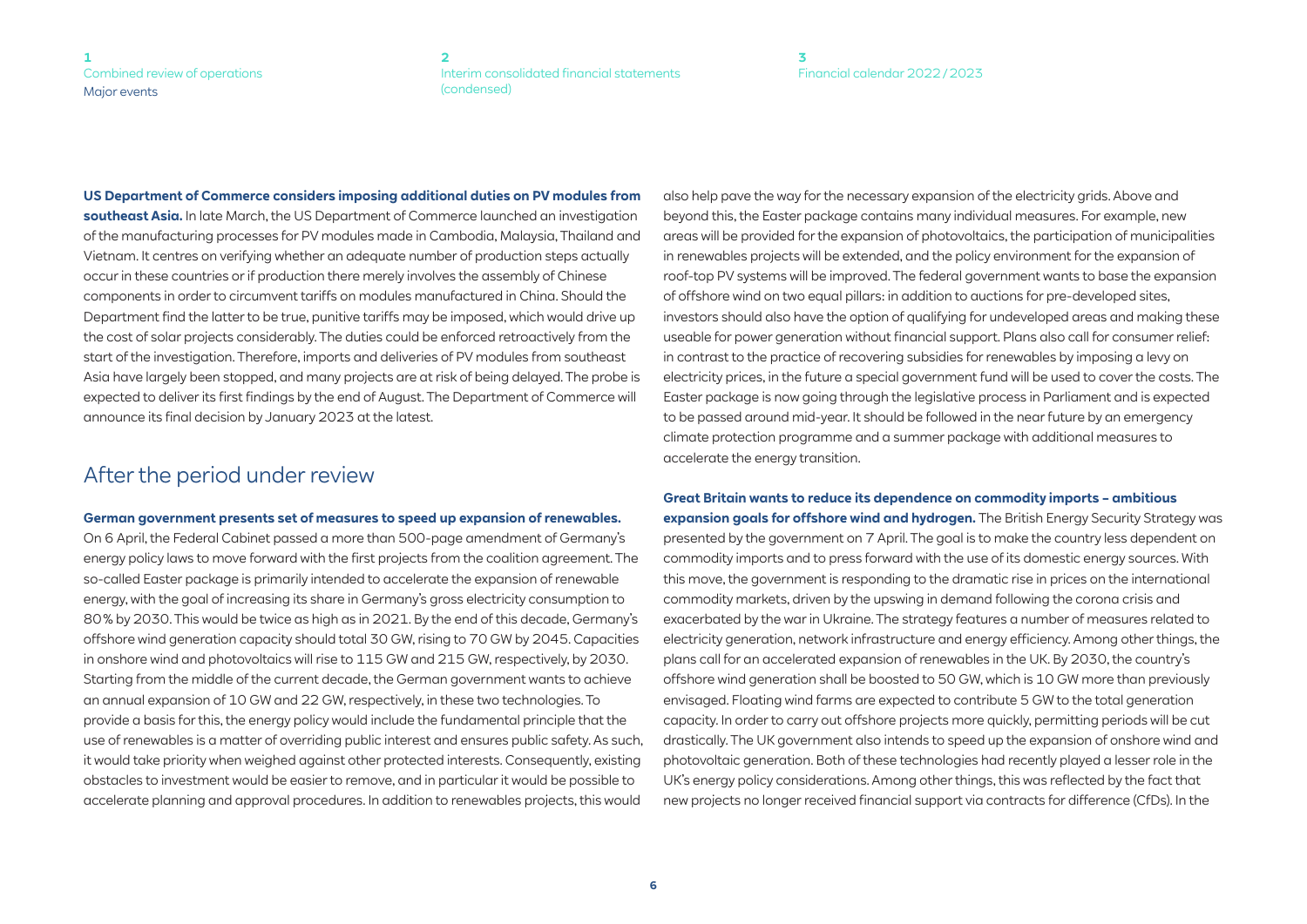#### **[3](#page-24-0)** [Financial calendar 2022 / 2023](#page-24-0)

future, these projects will be able to participate in CfD auctions again. The government is also picking up the pace in developing the hydrogen economy. It now wants to increase electrolysis capacity to 10 GW by 2030, representing a two-fold increase compared to the previous target. Nuclear power also plays a central role in the UK government strategy: by 2050, nuclear generation capacity will be raised to 24 GW and thus cover one quarter of projected electricity consumption.

**Commercial operations start at RWE's Triton Knoll wind farm in the North Sea.** Our new Triton Knoll wind farm has officially been online since April 2022. It is located about 30 kilometres off the coast of Lincolnshire, in the UK. With 90 turbines and a total capacity of 857 MW, it is one of the largest wind farms in the world. RWE holds a majority stake of 59 % in Triton Knoll and is also responsible for its operation. The other shares are held by the Japanese energy utilities J-Power (25 %) and Kansai Electric Power (16 %). The investment volume amounted to around £2 billion. This figure includes the expenses for the grid connection, which we will sell to an independent third party to comply with regulatory requirements.

**On behalf of the government: RWE charters two floating LNG terminals.** Acting as an agent of the German government, RWE has chartered two special ships to transport and regasify LNG. These Floating Storage and Regasification Units (FSRUs) will provide a quick interim solution for landing LNG in Germany until the first onshore terminals have been completed. RWE will also operate the ships. In Germany, the framework conditions for the procurement of liquefied natural gas on the world market are the government's responsibility. The two 300-metre-long FSRUs can make between 10 billion and 14 billion cubic metres of natural gas available to the German market every year. The ships are scheduled to start contributing to Germany's energy supply as early as next winter.

**Neurath A lignite-fired unit ends generation.** On 1 April, Unit A of the Neurath lignite-fired power station was taken offline. With a net capacity of 294 MW, this facility began operating in 1972. It was shut down in accordance with the schedule for Germany's coal phaseout. In light of the current debate on reducing gas use for electricity generation, the unit will not be dismantled for the time being and will be mothballed. In doing so, we keep open the option of restarting this unit, if the German government or the Federal Network Agency deems this necessary on the basis of security of supply considerations. Since December 2020, RWE has already shut down six lignite-fired units with a total capacity of around 1,800 MW. Units D (607 MW) and E (604 MW) at the Neurath plant are slated for closure at the end of 2022. Three months prior to this, we will also be closing Units E (295 MW) and F (299 MW) at Niederaussem, which are currently still in the statutory security standby. However, these closures are also subject to the condition that these assets are not classified as being systemically critical.

**Dividend of €0.90 per share paid.** The Annual General Meeting of RWE AG held on 28 April approved the dividend proposed by the Executive Board and the Supervisory Board for fiscal 2021 by a substantial majority. Accordingly, on 3 May we paid a dividend of €0.90 per share, €0.05 more than last year.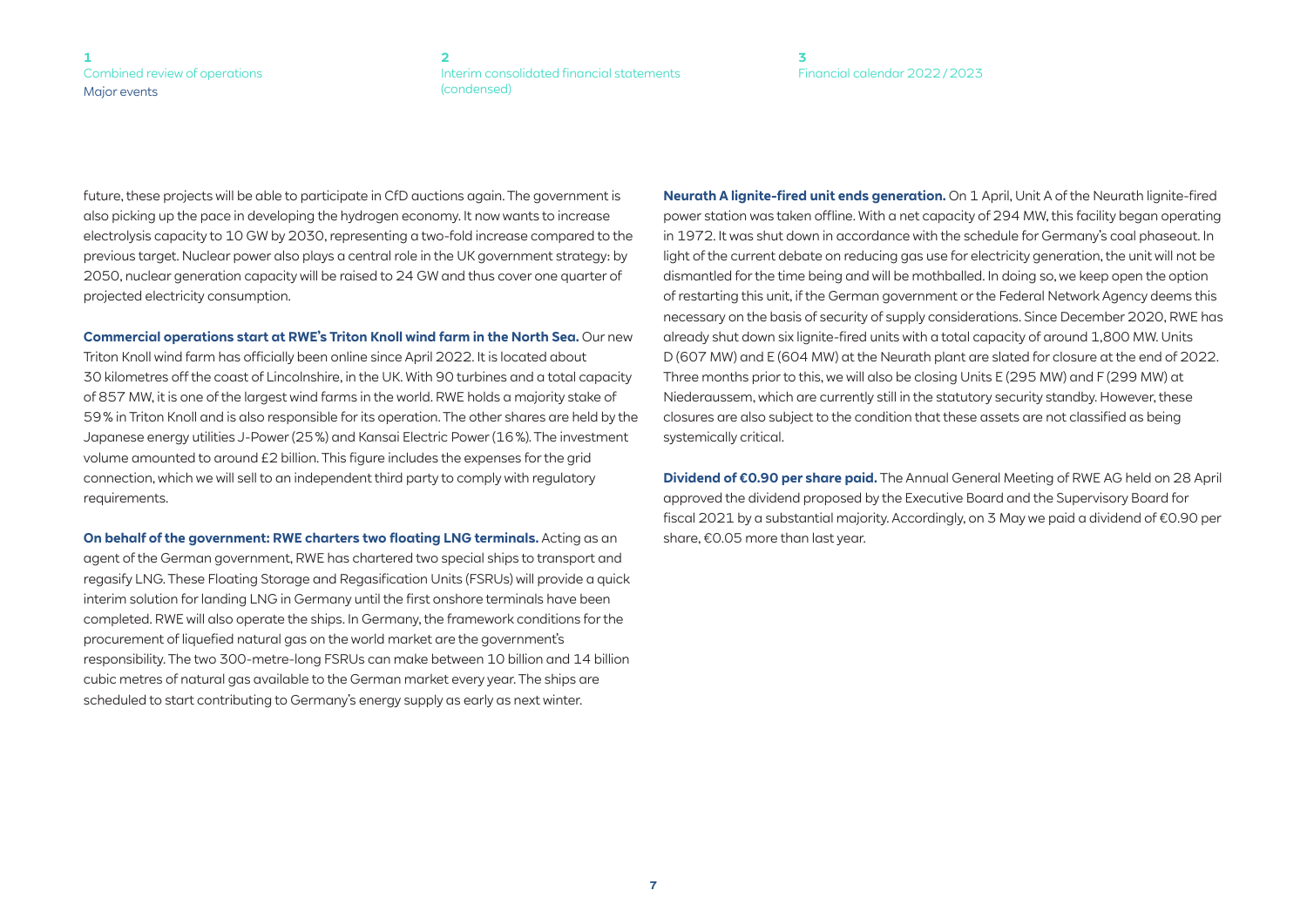**[3](#page-24-0)** [Financial calendar 2022 / 2023](#page-24-0)

## <span id="page-7-0"></span>Commentary on reporting

**Group structure features five segments.** We distinguish between five segments when reporting our business performance. The first four form our core business. Our segments are defined as follows:

- **1. Offshore Wind:** We present our offshore wind business here. It is overseen by the Group company RWE Renewables.
- **2. Onshore Wind / Solar:** This is the segment in which we report on our onshore wind and solar business as well as parts of our battery storage activities. Here again, responsibility lies with RWE Renewables.
- **3. Hydro / Biomass / Gas:** Generation from our run-of-river, pumped storage, biomass and gas power stations is pooled here. The segment also includes the Dutch Amer 9 and Eemshaven power plants, which run on biomass and hard coal, as well as certain battery storage systems. The project management and engineering consulting company RWE Technology International and our 37.9 % stake in Austrian energy utility KELAG are also allocated to this segment. RWE Generation is the superordinate management company in this segment. It is also in charge of designing and implementing our hydrogen strategy.
- **4. Supply & Trading:** Proprietary trading of energy commodities is at the core of this segment and is under the responsibility of RWE Supply & Trading. The company also acts as an intermediary for gas, supplies industrial customers with energy, and undertakes a number of additional trading-related activities. Our German and Czech gas storage facilities also form part of this segment.
- **5. Coal / Nuclear:** This is where we report on the operations which are not part of our core business. First and foremost, these consist of our German electricity generation from coal and nuclear fuel as well as our lignite production in the Rhenish mining region to the west of Cologne. This segment also covers our investments in Dutch nuclear power plant operator EPZ (30 %) and Germany-based URANIT (50 %), which holds a 33 % stake in uranium enrichment specialist Urenco. RWE Power is accountable for most of the aforementioned activities and investments.

Group companies with cross-segment tasks such as the Group holding company RWE AG and accounting effects of the consolidation of Group activities are stated as part of the core business under 'Other, consolidation'. This also applies to our stakes of 25.1 % in German transmission system operator Amprion and 15 % in E.ON. However, we recognise dividends from E.ON in the financial result.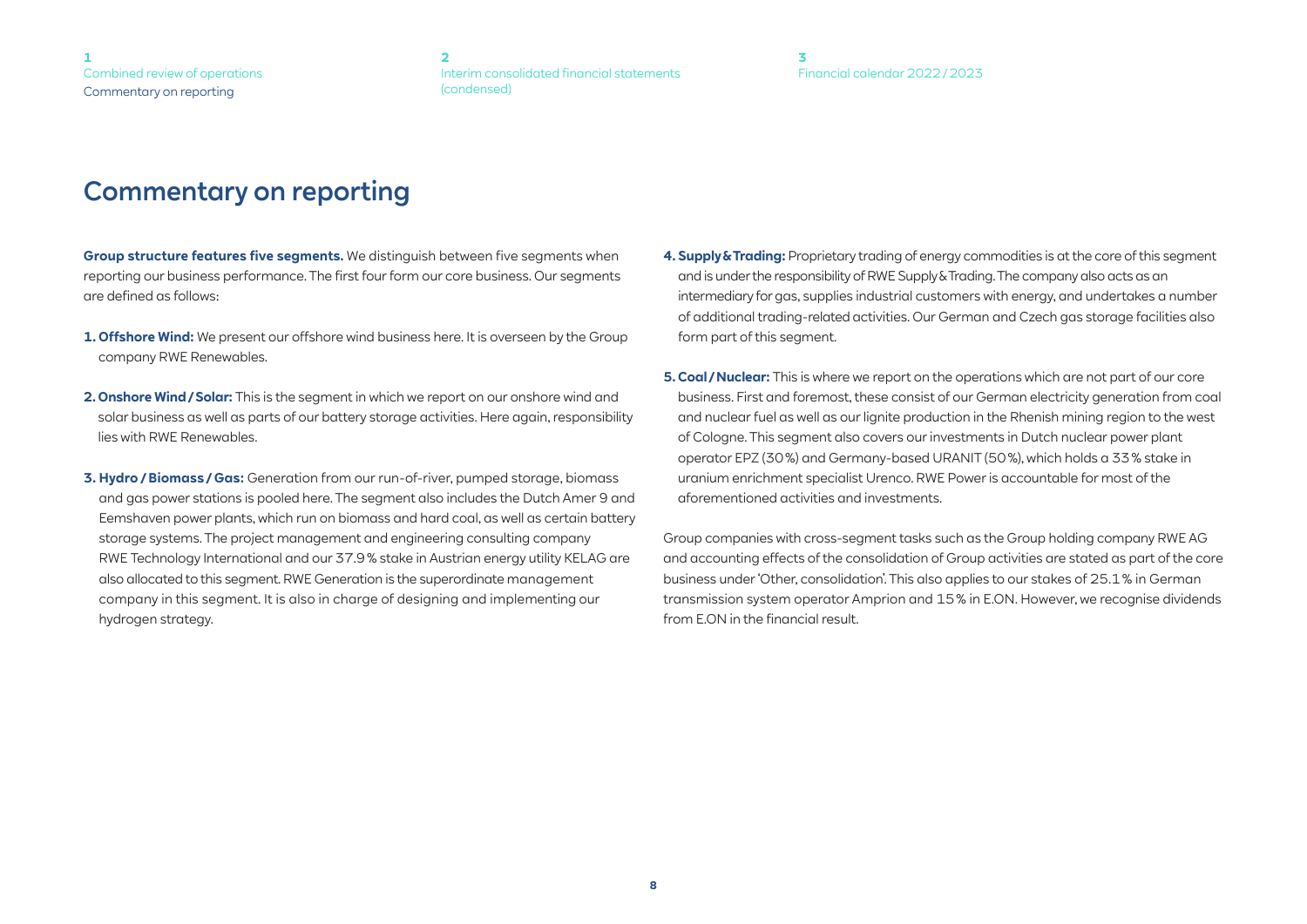**[3](#page-24-0)** [Financial calendar 2022 / 2023](#page-24-0)

**Transition to 'adjusted financial result'.** Effective from the current fiscal year, we have adjusted the methodology for the presentation of the financial result. In the past, this indicator only contained unadjusted components and thus complied with International Financial Reporting Standards (IFRS). As a result, however, the financial result was affected by special items, which hindered the assessment of business developments during the reporting period. One example of this is one-off effects from the adjustment of discount rates, which are used to determine nuclear or mining provisions. In the past, we retroactively eliminated these kinds of effects, in order to determine adjusted net income. These effects are now assigned to the non-operating result beforehand, corresponding to the methodology applied to (adjusted) EBIT. We will use the term 'adjusted financial result' to express this in the future. In the table presenting the non-operating result, we now include the item 'Adjustments to the financial result'. To allow for comparison with prior-year figures, we present these using the new methodology.

<span id="page-8-0"></span>**[1](#page-2-0)**

[Combined review of operations](#page-2-0) Commentary on reporting

**Forward-looking statements.** This interim statement contains forward-looking statements regarding the future development of the RWE Group and its companies as well as economic and political developments. These statements are assessments that we have made based on information available to us at the time this document was prepared. Despite this, actual developments can deviate from the prognoses, for instance if underlying assumptions do not materialise or unforeseen risks arise. Therefore, we cannot assume responsibility for the correctness of forward-looking statements.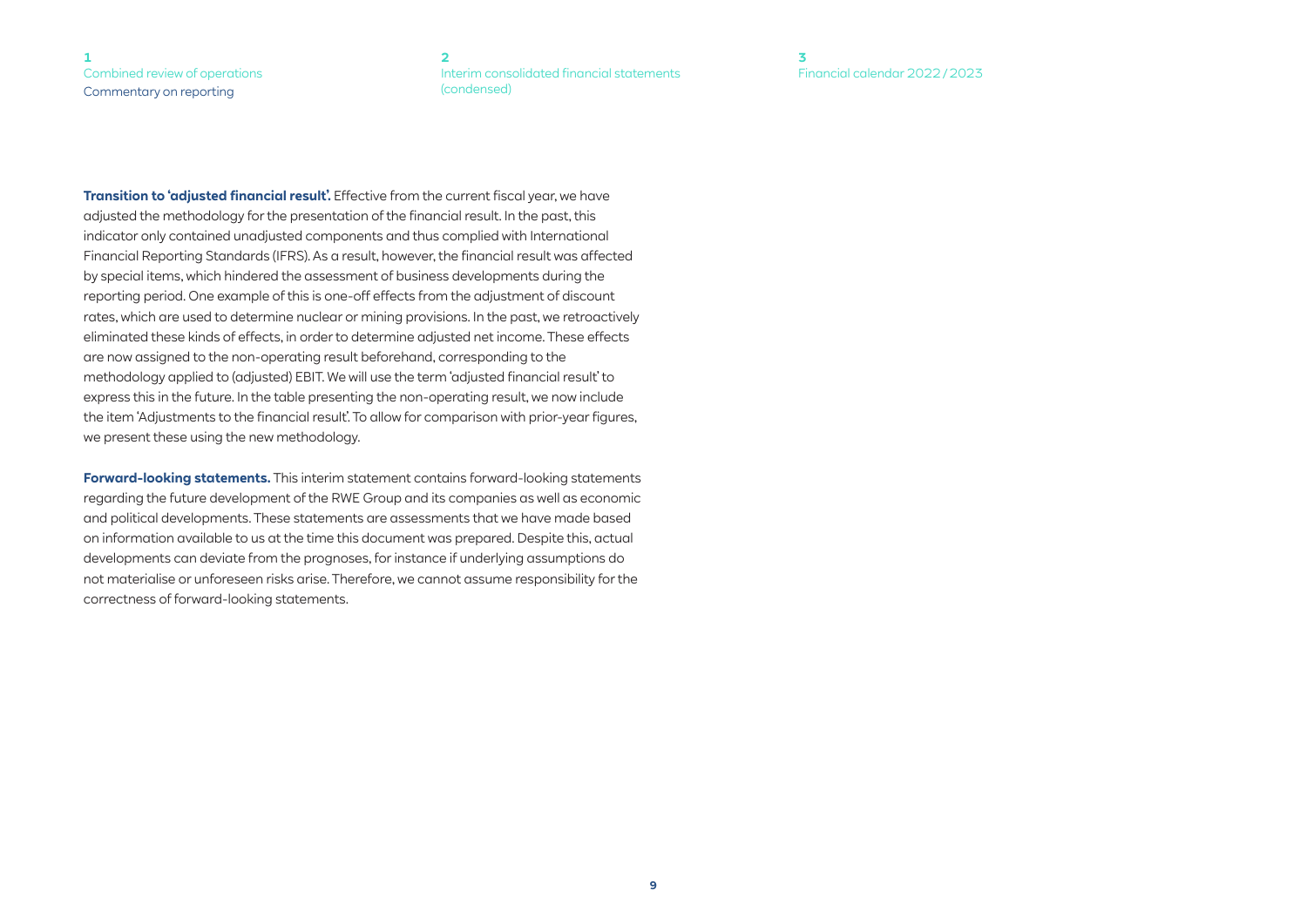# <span id="page-9-0"></span>Business performance

| Power generation <sup>1</sup><br><b>January - March</b> |        | Renewables               |      | Pumped storage,<br><b>batteries</b> |        | Gas                      |        | Lignite                  |       | Hard coal                |       | <b>Nuclear</b>           | Total <sup>2</sup> |        |
|---------------------------------------------------------|--------|--------------------------|------|-------------------------------------|--------|--------------------------|--------|--------------------------|-------|--------------------------|-------|--------------------------|--------------------|--------|
| GWh                                                     | 2022   | 2021                     | 2022 | 2021                                | 2022   | 2021                     | 2022   | 2021                     | 2022  | 2021                     | 2022  | 2021                     | 2022               | 2021   |
| Offshore Wind                                           | 2,879  | 1,826                    |      | <b>1</b>                            |        | $\overline{\phantom{a}}$ |        | $\overline{\phantom{0}}$ |       | $\overline{\phantom{a}}$ |       | -                        | 2,879              | 1,826  |
| Onshore Wind/Solar                                      | 5,762  | 4,684                    |      | $\overline{\phantom{a}}$            |        | $\overline{\phantom{a}}$ |        | $\overline{\phantom{0}}$ |       | $\overline{\phantom{a}}$ |       | $\overline{\phantom{a}}$ | 5,762              | 4,684  |
| Hydro / Biomass / Gas                                   | 1,889  | 2,197                    | 5    | 30                                  | 12,172 | 14,838                   |        | $\overline{\phantom{0}}$ | 1,301 | 1,804                    |       | $\overline{\phantom{a}}$ | 15,402             | 18,887 |
| of which:                                               |        |                          |      |                                     |        |                          |        |                          |       |                          |       |                          |                    |        |
| Germany                                                 | 486    | 502                      | 5    | 30                                  | 1,466  | 2,108                    |        | $\overline{\phantom{0}}$ |       | $\overline{\phantom{a}}$ |       | $\overline{\phantom{a}}$ | 1,992              | 2,658  |
| <b>United Kingdom</b>                                   | 152    | 163                      |      | $\sim$                              | 9,345  | 9,324                    |        | $\overline{\phantom{0}}$ |       | $\overline{\phantom{a}}$ |       | $\overline{\phantom{a}}$ | 9,497              | 9,487  |
| <b>Netherlands</b>                                      | 1,250  | 1,508                    |      | $\overline{\phantom{a}}$            | 599    | 1,997                    |        | $\overline{\phantom{a}}$ | 1,301 | 1,804                    |       | $\overline{\phantom{a}}$ | 3,150              | 5,309  |
| Turkey                                                  |        | $\overline{\phantom{0}}$ |      | $\sim$                              | 762    | 1,409                    |        | $\overline{\phantom{0}}$ |       | $\overline{\phantom{a}}$ |       | $\overline{\phantom{a}}$ | 762                | 1,409  |
| Coal/Nuclear                                            | 5      | 5                        |      | $\overline{\phantom{a}}$            | 60     | 74                       | 12,216 | 11,987                   |       | 35                       | 3,133 | 5,975                    | 15,466             | 18,114 |
| <b>RWE Group</b>                                        | 10,535 | 8,712                    | 5    | 30                                  | 12,232 | 14,912                   | 12,216 | 11,987                   | 1,301 | 1,839                    | 3,133 | 5,975                    | 39,509             | 43,511 |

1 Figures no longer include purchases from generation assets in which RWE does not own the majority, even if we have long-term usage rights to them. Prior-year figures including such purchases have been adjusted accordingly.

2 Including production volumes not attributable to any of the energy sources mentioned (e. g. electricity from waste-to-energy plants).

**Electricity generation from renewables up 21 %.** In the first quarter of 2022, RWE produced 39,509 billion GWh of electricity. Despite a significant rise in renewable energy, this was 9 % less year on year. We recorded the steepest decline in nuclear power: the shutdown of the Gundremmingen C unit at the end of 2021 in line with the German nuclear phaseout came to bear here. Our German and Dutch gas-fired power stations also generated less electricity. This was due to extremely high fuel costs. Furthermore, Claus C, which is located near the Dutch city of Roermond, was out of service from 3 January to 19 April 2022 due to steam turbine damage. Difficulties in obtaining gas from grid operator BOTAS curtailed production from our gas-fired power plant in the Turkish city of Denizli. Generation at the Eemshaven power station, which we run on hard coal and biomass, also

declined. A new statutory regulation in the Netherlands limiting hard coal usage to 35 % of the theoretically possible level was the main reason for this. Owing to this restriction, we were unable to co-fire as much biomass at Eemshaven as in 2021. However, our generation from renewable energy sources grew by 21 %. Wind power production posted a gain of 31 %, benefiting amongst other things from the commissioning of new generation capacity and improved weather conditions compared to the low wind speeds last year. Another driving factor was that we increased our stake in the Rampion offshore wind farm in the UK (400 MW) from 30.1 % to 50.1 % as of 1 April 2021 and have fully consolidated Rampion since then.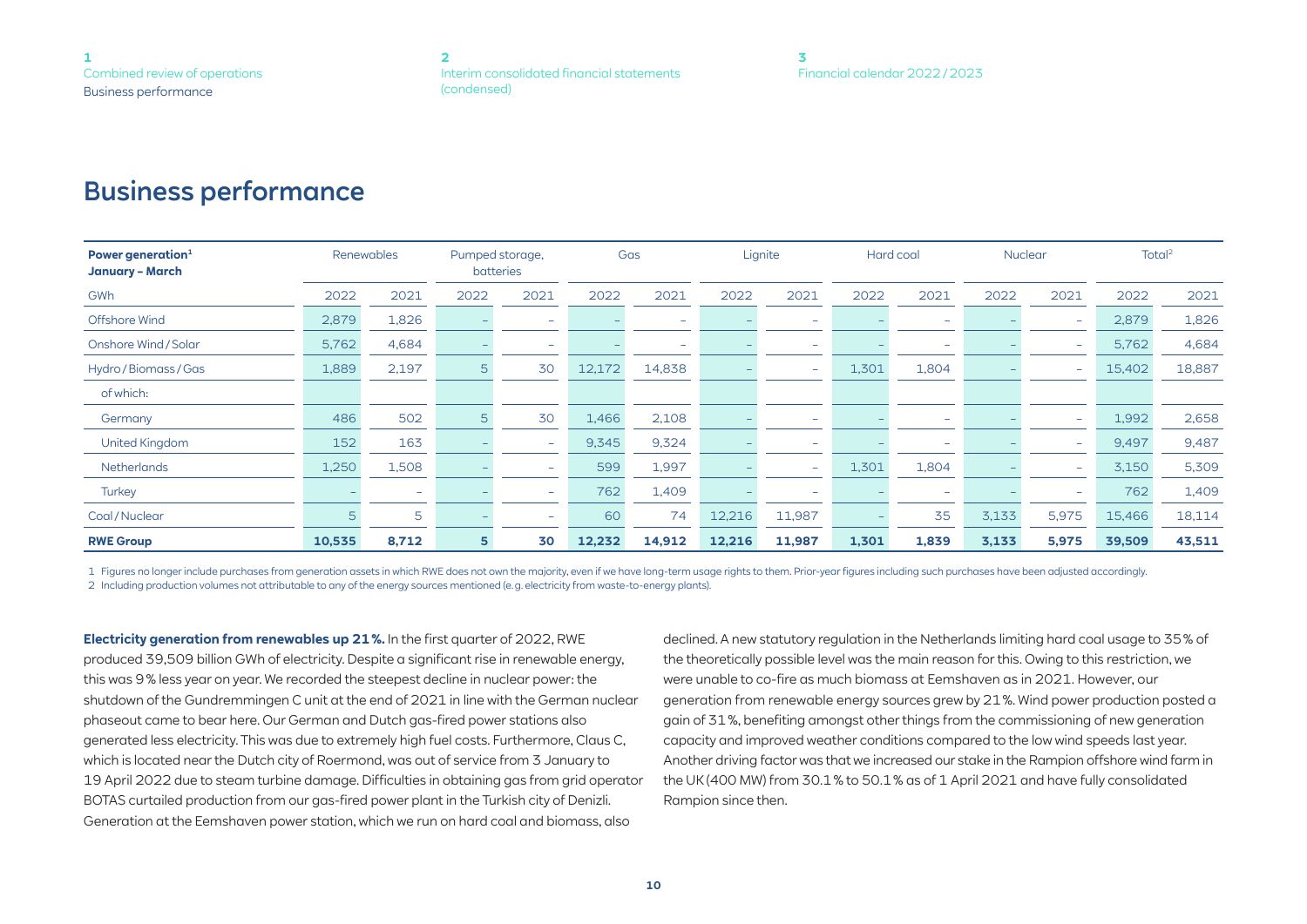| Interim consolidated financial statements |  |
|-------------------------------------------|--|
| (condensed)                               |  |

**[3](#page-24-0)** [Financial calendar 2022 / 2023](#page-24-0)

<span id="page-10-0"></span>

| Power generation from renewables <sup>1</sup><br>January - March | Offshore Wind |                          |       | Onshore Wind |      | Solar  |                | Hydro                    |       | <b>Biomass</b>           | <b>Total</b> |       |
|------------------------------------------------------------------|---------------|--------------------------|-------|--------------|------|--------|----------------|--------------------------|-------|--------------------------|--------------|-------|
| GWh                                                              | 2022          | 2021                     | 2022  | 2021         | 2022 | 2021   | 2022           | 2021                     | 2022  | 2021                     | 2022         | 2021  |
| Germany                                                          | 631           | 532                      | 399   | 292          |      | $\sim$ | 486            | 502                      |       | $\overline{\phantom{a}}$ | 1,516        | 1,326 |
| <b>United Kingdom</b>                                            | 2,192         | 1,244                    | 711   | 570          |      | $\sim$ | 55             | 61                       | 97    | 103                      | 3,055        | 1,978 |
| <b>Netherlands</b>                                               |               | -                        | 357   | 231          |      | Œ.     | $\overline{9}$ | 3                        | 1,241 | 1,505                    | 1,611        | 1,740 |
| Poland                                                           |               | $\overline{\phantom{a}}$ | 417   | 260          |      | $\sim$ |                | $\overline{\phantom{a}}$ |       | $\overline{\phantom{m}}$ | 417          | 260   |
| Spain                                                            |               | $\overline{\phantom{0}}$ | 258   | 329          | 16   | 18     | 5              | 8                        |       | $-$                      | 279          | 355   |
| Italy                                                            |               | $\overline{\phantom{0}}$ | 336   | 300          |      | $\sim$ |                | $\overline{\phantom{a}}$ |       | $-$                      | 336          | 300   |
| Sweden                                                           | 56            | 50                       | 105   | 76           |      | $\sim$ |                | $\overline{\phantom{a}}$ |       | $-$                      | 161          | 126   |
| <b>USA</b>                                                       |               | $\overline{\phantom{a}}$ | 2,780 | 2,446        | 165  | 66     |                | $\overline{\phantom{0}}$ |       | $\overline{\phantom{a}}$ | 2,945        | 2,512 |
| Australia                                                        |               | -                        |       | $\sim$       | 166  | 47     |                | $\overline{\phantom{a}}$ |       | $-$                      | 166          | 47    |
| Rest of the world                                                |               | $\overline{\phantom{0}}$ | 36    | 8            | 13   | 11     |                | 49                       |       | $\overline{\phantom{0}}$ | 49           | 68    |
| <b>RWE Group</b>                                                 | 2,879         | 1,826                    | 5,399 | 4,512        | 364  | 143    | 555            | 623                      | 1,338 | 1,608                    | 10,535       | 8,712 |

1 Figures no longer include purchases from generation assets in which RWE does not own the majority, even if we have long-term usage rights to them. Prior-year figures including such purchases have been adjusted accordingly.

**External revenue up 69 % on 2021.** Our revenue from customers outside the RWE Group amounted to €7,943 million (excluding natural gas tax and electricity tax). This is 69 % more than last year (€4,707 million). Revenue from our main product electricity jumped by 55 % to €6,210 million despite lower generation volumes. This was due to the substantial rise in the cost of electricity witnessed since 2021. Price increases were also the main reason why our gas revenue rose to €1,239 million, nearly four times last year's figure.

The percentage of consolidated revenue accounted for by coal-fired generation and other coal products is a key figure increasingly considered above all by sustainable investors. In the first quarter of 2022, this quota was 13 % (previous year: 20 %).

| <b>External revenue</b><br>$\epsilon$ million                    | $Jan - Mar$<br>2022 | $Jan - Mar$<br>2021 | $+/-$  | $Jan - Dec$<br>2021 |
|------------------------------------------------------------------|---------------------|---------------------|--------|---------------------|
| Offshore Wind                                                    | 322                 | 98                  | 224    | 688                 |
| Onshore Wind / Solar                                             | 636                 | 891                 | $-255$ | 2,324               |
| Hydro / Biomass / Gas                                            | 419                 | 394                 | 25     | 1,315               |
| Supply & Trading                                                 | 6,351               | 3,110               | 3,241  | 19,296              |
| Other                                                            |                     | $\overline{2}$      | $-2$   | 4                   |
| <b>Core business</b>                                             | 7,728               | 4,495               | 3,233  | 23,627              |
| Coal/Nuclear                                                     | 215                 | 212                 | 3      | 899                 |
| <b>RWE Group (excluding natural gas tax/</b><br>electricity tax) | 7,943               | 4,707               | 3,236  | 24,526              |
| Natural gas tax/electricity tax                                  | 59                  | 76                  | $-17$  | 235                 |
| <b>RWE Group</b>                                                 | 8,002               | 4,783               | 3,219  | 24,761              |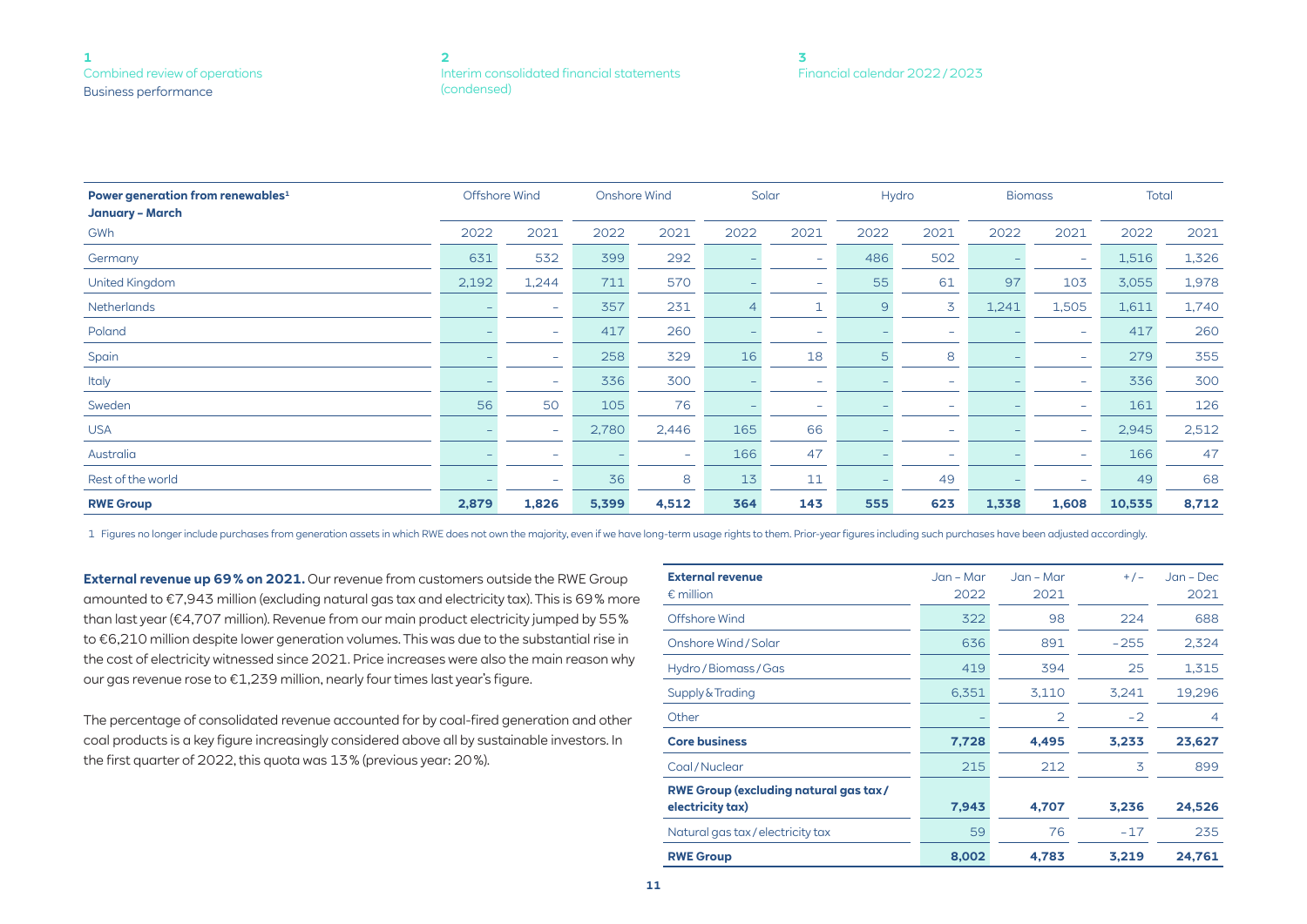#### **[2](#page-19-0)** [Interim consolidated financial statements](#page-19-0)  [\(condensed\)](#page-19-0)

#### **[3](#page-24-0)** [Financial calendar 2022 / 2023](#page-24-0)

| <b>External revenue by product</b><br>$\epsilon$ million         | Jan – Mar<br>2022 | Jan – Mar<br>2021 | $+/-$  | $Jan - Dec$<br>2021 |
|------------------------------------------------------------------|-------------------|-------------------|--------|---------------------|
| <b>Electricity revenue</b>                                       | 6,210             | 3,997             | 2,213  | 20,476              |
| of which:                                                        |                   |                   |        |                     |
| Offshore Wind                                                    | 316               | 98                | 218    | 688                 |
| Onshore Wind / Solar                                             | 626               | 847               | $-221$ | 2,107               |
| Hydro / Biomass / Gas                                            | 294               | 286               | 8      | 877                 |
| Supply & Trading                                                 | 4,918             | 2.696             | 2,222  | 16,540              |
| <b>Core business</b>                                             | 6,154             | 3,927             | 2,227  | 20,212              |
| Coal/Nuclear                                                     | 56                | 70                | $-14$  | 264                 |
| <b>Gas revenue</b>                                               | 1,239             | 318               | 921    | 2,142               |
| <b>Other revenue</b>                                             | 494               | 392               | 102    | 1,908               |
| <b>RWE Group (excluding natural gas tax/</b><br>electricity tax) | 7.943             | 4.707             | 3.236  | 24.526              |

| Internal revenue<br>$\epsilon$ million | $Jan - Mar$<br>2022 | Jan – Mar<br>2021 | $+/-$    | $Jan - Dec$<br>2021 |
|----------------------------------------|---------------------|-------------------|----------|---------------------|
| Offshore Wind                          | 245                 | 252               | $-7$     | 808                 |
| Onshore Wind/Solar                     | 165                 | 96                | 69       | 361                 |
| Hydro / Biomass / Gas                  | 1.659               | 922               | 737      | 5,361               |
| Supply & Trading                       | 1.784               | 1.617             | 167      | 5.214               |
| Other, consolidation                   | $-3.754$            | $-2.328$          | $-1.426$ | $-10.986$           |
| <b>Core business</b>                   | 99                  | 559               | $-460$   | 758                 |
| Coal/Nuclear                           | 973                 | 1.045             | $-72$    | 4.116               |

| <b>Adjusted EBITDA</b><br>$\epsilon$ million | $Jan - Mar$<br>2022 | $Jan - Mar$<br>2021 | $+/-$  | $Jan - Dec$<br>2021 |
|----------------------------------------------|---------------------|---------------------|--------|---------------------|
| Offshore Wind                                | 420                 | 297                 | 123    | 1.110               |
| Onshore Wind / Solar                         | 318                 | $-119$              | 437    | 258                 |
| Hydro / Biomass / Gas                        | 263                 | 213                 | 50     | 731                 |
| Supply & Trading                             | 297                 | 189                 | 108    | 769                 |
| Other, consolidation                         | $-45$               | $-25$               | $-20$  | $-107$              |
| <b>Core business</b>                         | 1,253               | 555                 | 698    | 2,761               |
| Coal/Nuclear                                 | 207                 | 328                 | $-121$ | 889                 |
| <b>RWE Group</b>                             | 1,460               | 883                 | 577    | 3.650               |

**Adjusted EBITDA much higher than last year.** In the first quarter of 2022, we registered adjusted earnings before interest, taxes, depreciation and amortisation (adjusted EBITDA) of €1,460 million. This was €577 million more than in the first three months of 2021. In the core business, we posted an increase of €698 million to €1,253 million. The significant rise is partially due to the substantial hit to last year's result caused by the extreme cold snap in Texas. In addition, a number of factors had a positive impact during the period being reviewed: the commissioning of new wind farms, more favourable weather conditions, higher generation margins, and a very strong trading result. Outside of the core business, adjusted EBITDA in the Coal / Nuclear segment dropped to €207 million (previous year: €328 million). This can be traced back to the decrease in generation capacity, in particular the closure of the Gundremmingen C nuclear power station as of 31 December 2021.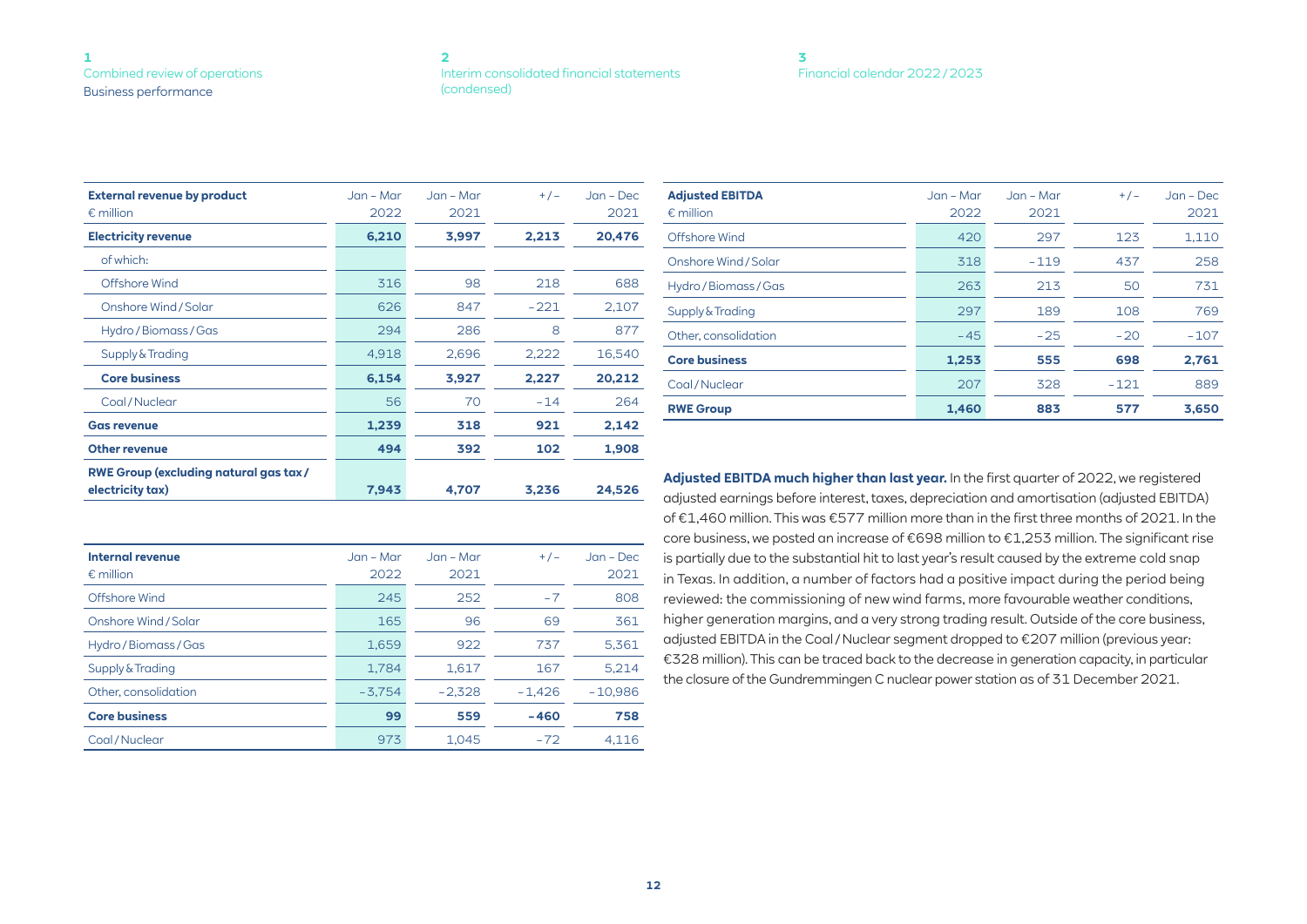#### **[3](#page-24-0)** [Financial calendar 2022 / 2023](#page-24-0)

The following developments were observed in the segments:

- **Offshore Wind:** We achieved adjusted EBITDA of €420 million here. This was a big gain on the figure for the same quarter last year (€297 million), in part thanks to higher wind levels and improved generation margins. Moreover, we benefited from the fact that most of the turbines of our new Triton Knoll wind farm were in operation during the reporting period. A further positive effect was felt from an increase in our stake in the Rampion offshore wind farm in the UK to a majority interest as of 1 April 2021 and its full consolidation since then.
- **Onshore Wind / Solar:** Adjusted EBITDA in this segment totalled €318 million. This clearly exceeded the negative figure recorded in the same period last year ( $-\epsilon$ 119 million), which was driven by the aforementioned exceptional burdens in Texas (see page 3 of the interim statement on the first quarter of 2021). More favourable wind conditions, the commissioning of new capacity and higher generation margins also contributed to the encouraging earnings trend. A counteracting effect came from the prior-year figure containing capital gains on the sale of majority interests in the Stella, Cranell and East Raymond wind farms in Texas, whereas there were no comparable sale proceeds in 2022.
- **Hydro / Biomass / Gas:** Here, adjusted EBITDA improved to €263 million (previous year: €213 million), partially driven by a rise in margins on electricity forward sales and additional income from the short-term optimisation of our power plant dispatch. Burdens resulted from damage to the steam turbine at the Claus C gas-fired power station in the Netherlands, which was out of service for nearly the entire reporting period. Furthermore, we received lower payments from the British capacity market.
- **Supply & Trading:** At €297 million, adjusted EBITDA in this segment exceeded the high figure registered in the same period last year (€189 million), primarily due to a very strong trading result. Conversely, in the gas business, we closed the period down in year-on-year terms.

• **Coal / Nuclear:** Despite extensive cost-cutting, this segment's adjusted EBITDA fell to €207 million (previous year: €328 million). This was mainly due to power plant closures as part of the German coal and nuclear phaseouts. We took the Gundremmingen C nuclear power station (1,288 MW) as well as the Neurath B (294 MW), Niederaussem C (295 MW) and Weisweiler E (321 MW) lignite-fired units offline at the end of 2021. The last two units of the Frimmersdorf lignite-fired power plant, Block P (284 MW) and Block Q (278 MW), were closed three months before. These assets had been on legally mandated four-year security standby since 1 October 2017, after which they had to be shut down for good.

| <b>Adjusted EBIT</b><br>$\epsilon$ million | $Jan - Mar$<br>2022 | Jan – Mar<br>2021 | $+/-$ | $Jan - Dec$<br>2021 |
|--------------------------------------------|---------------------|-------------------|-------|---------------------|
| Offshore Wind                              | 278                 | 203               | 75    | 636                 |
| Onshore Wind / Solar                       | 213                 | $-214$            | 427   | $-145$              |
| Hydro / Biomass / Gas                      | 185                 | 141               | 44    | 418                 |
| Supply & Trading                           | 288                 | 178               | 110   | 721                 |
| Other, consolidation                       | $-46$               | $-25$             | $-21$ | $-106$              |
| <b>Core business</b>                       | 918                 | 283               | 635   | 1,524               |
| Coal/Nuclear                               | 180                 | 265               | $-85$ | 661                 |
| <b>RWE Group</b>                           | 1,098               | 548               | 550   | 2,185               |

**Adjusted EBIT twice as high as in 2021.** Our adjusted EBIT totalled €1,098 million as opposed to €548 million in the first quarter of last year. This figure differs from adjusted EBITDA in that it does not include operating depreciation and amortisation, which amounted to €362 million in the period being reviewed (previous year: €335 million).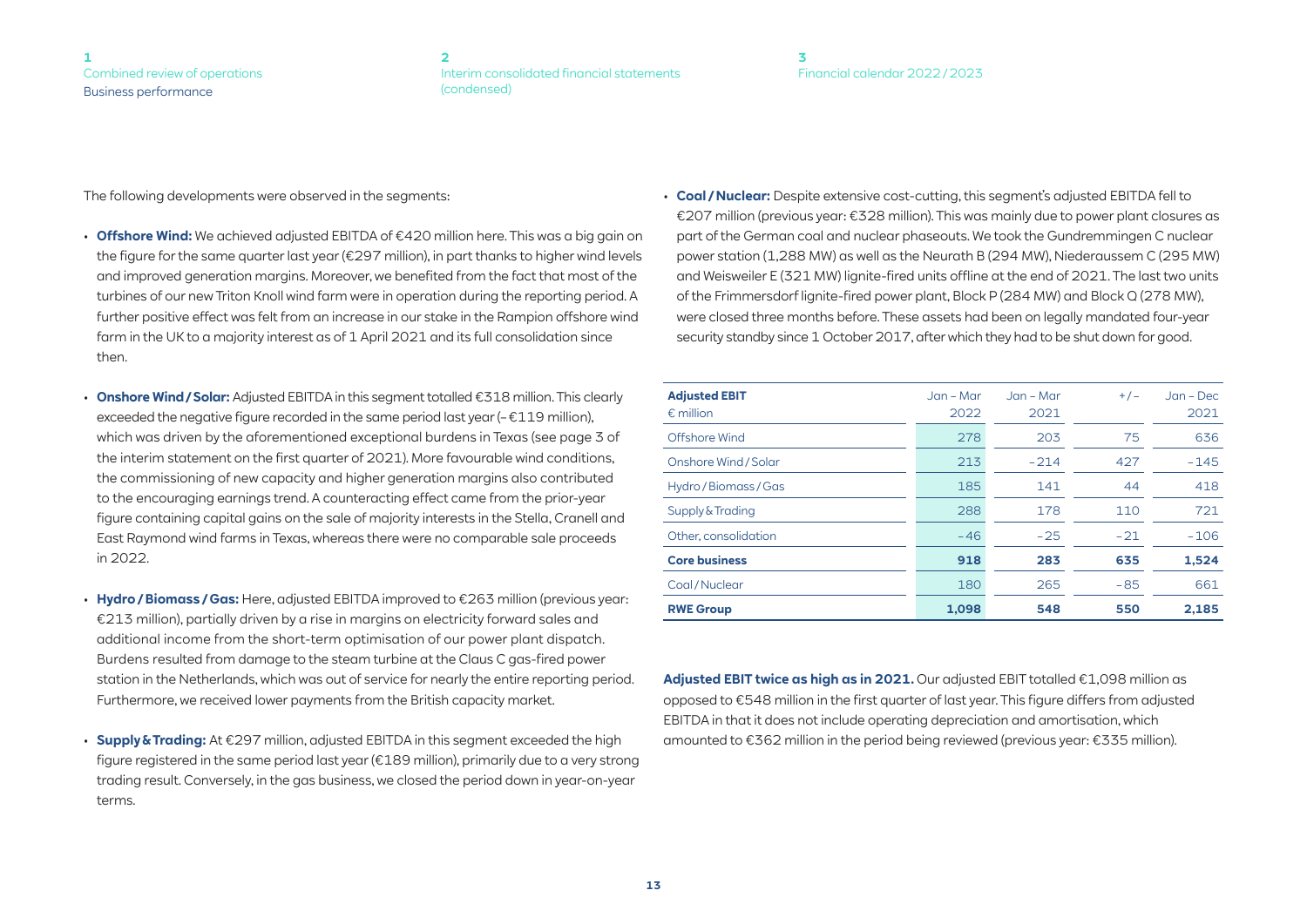#### **[2](#page-19-0)** [Interim consolidated financial statements](#page-19-0)  [\(condensed\)](#page-19-0)

| Financial calendar 2022/2023 |  |
|------------------------------|--|

| <b>Reconciliation to net income</b><br>$\epsilon$ million | $Jan - Mar$<br>2022 | $Jan - Mar$<br>2021 | $+/-$  | $Jan - Dec$<br>2021 |
|-----------------------------------------------------------|---------------------|---------------------|--------|---------------------|
| <b>Adjusted EBIT</b>                                      | 1,098               | 548                 | 550    | 2,185               |
| Adjusted financial result                                 | $-129$              | $-130$              | 1      | $-209$              |
| Non-operating result <sup>1</sup>                         | 1,760               | 209                 | 1,551  | $-454$              |
| Income before tax                                         | 2,729               | 627                 | 2,102  | 1,522               |
| Taxes on income                                           | $-475$              | 283                 | $-758$ | $-690$              |
| <b>Income</b>                                             | 2,254               | 910                 | 1,344  | 832                 |
| of which:                                                 |                     |                     |        |                     |
| Non-controlling interests                                 | 88                  | 15                  | 73     | 111                 |
| Net income/income attributable                            |                     |                     |        |                     |
| to RWE AG shareholders                                    | 2,166               | 895                 | 1.271  | 721                 |

| <b>Adjusted financial result1</b><br>$\epsilon$ million | Jan – Mar<br>2022 | $Jan - Mar$<br>2021 | $+/-$ | $Jan - Dec$<br>2021 |
|---------------------------------------------------------|-------------------|---------------------|-------|---------------------|
| Interest income                                         | 23                | 16                  |       | 260                 |
| of which: E.ON dividend                                 |                   |                     |       | 186                 |
| Interest expenses                                       | $-106$            | $-65$               | $-41$ | $-317$              |
| <b>Net interest</b>                                     | $-83$             | $-49$               | $-34$ | $-57$               |
| Interest accretion to non-current provisions            | $-33$             | $-35$               |       | $-131$              |
| Other financial result                                  | $-13$             | $-46$               | 33    | $-21$               |
| <b>Adjusted financial result</b>                        | $-129$            | $-130$              |       | $-209$              |

1 Some items in the table have been restated to derive the adjusted financial result; see commentary on [page 9.](#page-8-0)

1 New definition; see commentary on [page 9](#page-8-0).

#### **Reconciliation to net income: Significant income from the valuation of derivatives.** The

reconciliation from adjusted EBIT to net income was characterised by non-operating special items which had a positive net impact. The most significant of them in quantitative terms was income from the valuation of derivatives. However, this effect is temporary. We have presented the development of the items in the reconciliation statement in the following passages.

Our adjusted financial result amounted to – €129 million, which was roughly on a par with last year's level (– €130 million). Expenses incurred to expand the headroom we have for our lines of credit and the provision of collateral in energy trading had a negative impact on net interest. This was contrasted by positive effects in the other financial result stemming from income from currency hedges and a slight improvement in performance in terms of securities management, among other things.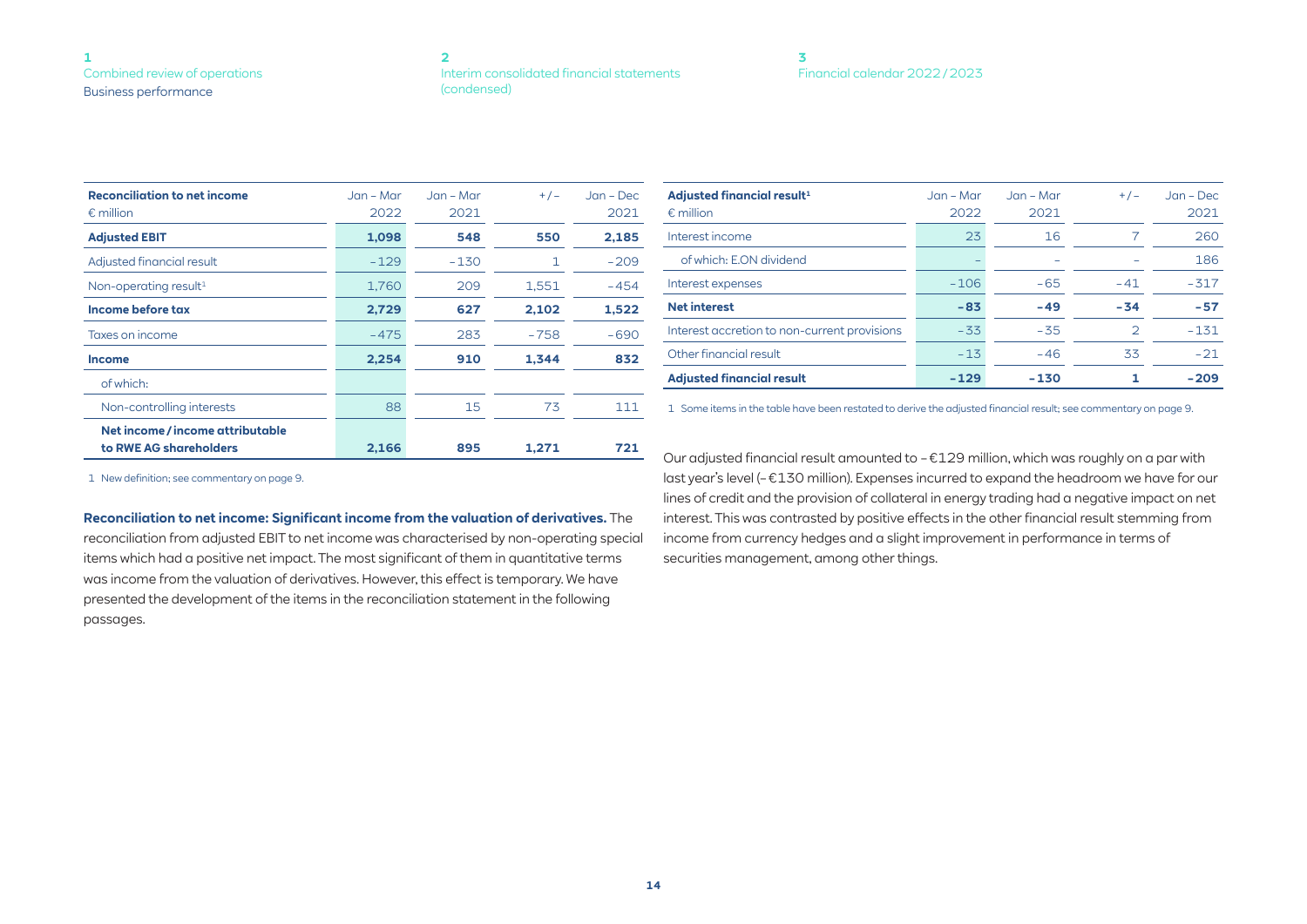| Interim consolidated financial statements |
|-------------------------------------------|
| (condensed)                               |

#### **[3](#page-24-0)** [Financial calendar 2022 / 2023](#page-24-0)

| Non-operating result <sup>1</sup><br>$\epsilon$ million | $Jan - Mar$<br>2022 | Jan – Mar<br>2021 | $+/-$    | $Jan - Dec$<br>2021 |
|---------------------------------------------------------|---------------------|-------------------|----------|---------------------|
| <b>Adjustments to EBIT</b>                              | 1,792               | $-17$             | 1,809    | $-650$              |
| of which:                                               |                     |                   |          |                     |
| Disposal result                                         | $\overline{2}$      | 3                 | $-1$     | 21                  |
| Effects on income from the valuation<br>of derivatives  | 3.026               | $-48$             | 3.074    | $-503$              |
| Other                                                   | $-1,236$            | 28                | $-1.264$ | $-168$              |
| <b>Adjustments to the financial result</b>              | $-32$               | 226               | $-258$   | 196                 |
| <b>Non-operating result</b>                             | 1.760               | 209               | 1.551    | $-454$              |

1 New definition; see commentary on [page 9.](#page-8-0)

The non-operating result, in which we recognise certain items which are not related to operations or the period being reviewed, amounted to €1,760 million, clearly surpassing last year's figure (€209 million). This was attributable to the effects on income from the valuation of derivatives. This is the item in which we recognise temporary gains and losses because, pursuant to IFRS, financial instruments used to hedge price risks are accounted for at fair value at the corresponding balance-sheet date, whereas the hedged underlying transactions are only recognised as a profit or loss when they are realised. In the period under review, this asymmetry led to a substantial gain. This was contrasted by an €847 million impairment recognised for contracts for procuring hard coal from Russia, which we recognised in the 'Other' item. We present the backdrop to this on [page 3.](#page-2-0)

Income before tax amounted to €2,729 million (previous year: €627 million). Taxes on income totalled €475 million, corresponding to an effective tax rate of 17 %. This comes close to the 15 % rate, which we estimated for fiscal 2022 taking account of projected income in our markets, local tax rates, and the use of loss carryforwards.

Totalling €88 million, non-controlling interests were much higher than last year (€15 million), driven in part by increased earnings from offshore wind farms in which third parties hold minority shareholdings. This mainly related to Humber Gateway (219 MW) and Rhyl Flats (90 MW) in the United Kingdom. Another contributing factor was that we started fully consolidating the Rampion offshore wind farm in April 2021 and thus state the 49.9 % share of income for the co-owners.

Due to the aforementioned developments, we posted a strong rise in net income to €2,166 million compared to last year (€895 million). Based on the 676.2 million RWE shares outstanding, this corresponds to earnings per share of  $\epsilon$ 3.20 (previous year:  $\epsilon$ 1.32).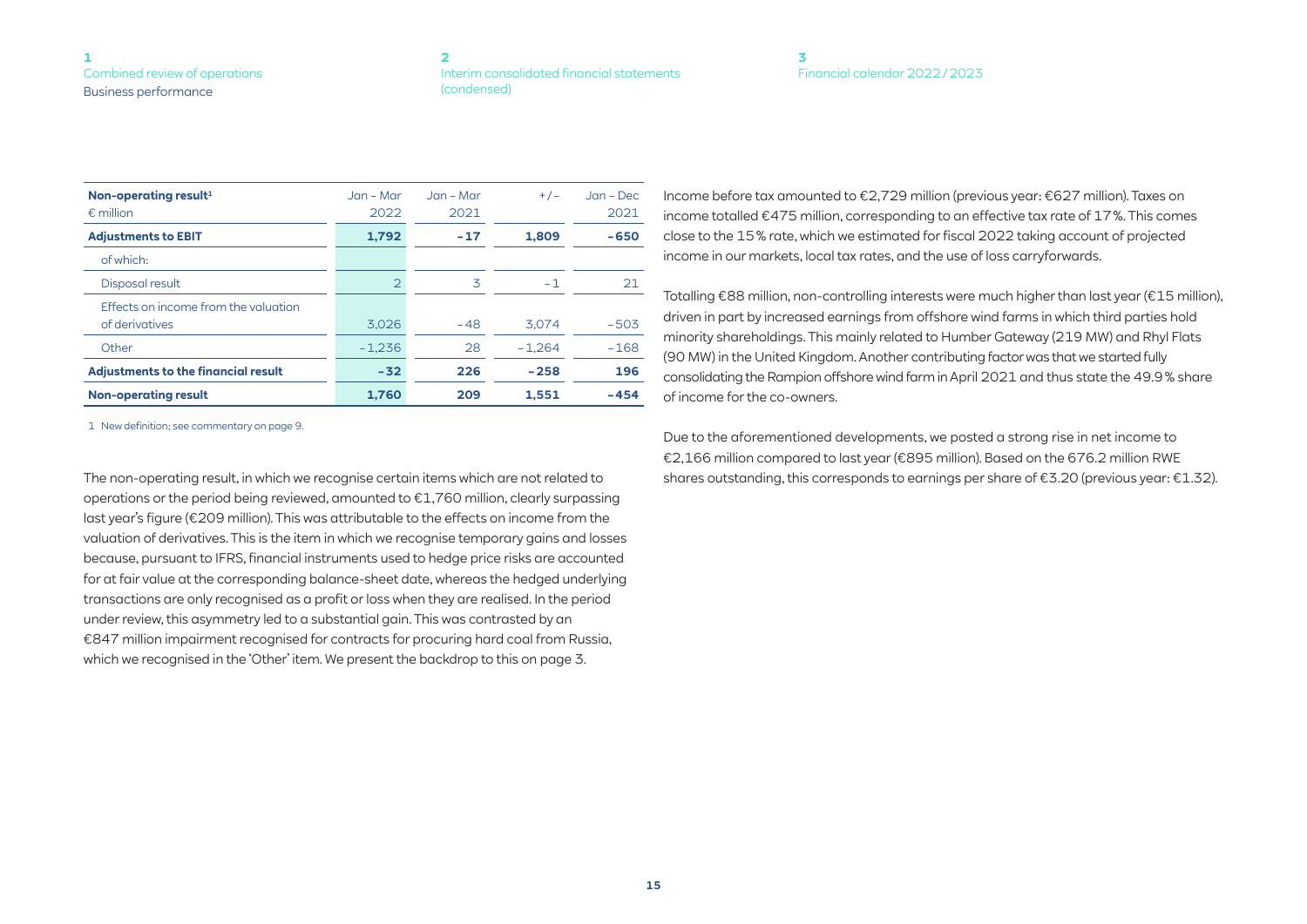#### **[2](#page-19-0)** [Interim consolidated financial statements](#page-19-0)  [\(condensed\)](#page-19-0)

| Financial calendar 2022/2023 |  |
|------------------------------|--|

| <b>Reconciliation to adjusted net income</b><br>$\epsilon$ million | Jan – Mar<br>2022 | Jan – Mar<br>2021 | $+/-$    | $Jan - Dec$<br>2021 |
|--------------------------------------------------------------------|-------------------|-------------------|----------|---------------------|
| Income before financial result and taxes                           | 2,890             | 531               | 2,359    | 1,535               |
| Adjustments to EBIT                                                | $-1.792$          | 17                | $-1.809$ | 650                 |
| <b>Adjusted EBIT</b>                                               | 1,098             | 548               | 550      | 2,185               |
| <b>Financial result</b>                                            | $-161$            | 96                | $-257$   | $-13$               |
| Adjustments to the financial result                                | 32                | $-226$            | 258      | $-196$              |
| Taxes on income                                                    | $-475$            | 283               | $-758$   | $-690$              |
| Adjustments to taxes on income to                                  |                   |                   |          |                     |
| a tax rate of 15%                                                  | 329               | $-346$            | 675      | 394                 |
| Non-controlling interests                                          | $-88$             | $-15$             | $-73$    | $-111$              |
| <b>Adjusted net income</b>                                         | 735               | 340               | 395      | 1.569               |

| Capital expenditure on property, plant<br>and equipment and on intangible assets $1$<br>$\epsilon$ million | $Jan - Mar$<br>2022 | $Jan - Mar$<br>2021 | $+/-$  | $Jan - Dec$<br>2021 |
|------------------------------------------------------------------------------------------------------------|---------------------|---------------------|--------|---------------------|
| Offshore Wind                                                                                              | 160                 | 712                 | $-552$ | 1,683               |
| Onshore Wind / Solar                                                                                       | 216                 | 234                 | $-18$  | 1.404               |
| Hydro / Biomass / Gas                                                                                      | 58                  | 15                  | 43     | 294                 |
| Supply & Trading                                                                                           | 4                   | 9                   | $-5$   | 47                  |
| Other, consolidation                                                                                       |                     |                     |        | $\overline{2}$      |
| <b>Core business</b>                                                                                       | 438                 | 970                 | -532   | 3,430               |
| Coal/Nuclear                                                                                               | 33                  | 41                  | $-8$   | 259                 |
| <b>RWE Group</b>                                                                                           | 471                 | 1.011               | -540   | 3,689               |

1 Table only shows cash investments.

| Adjusted net income grows to $E$ 735 million. Compared to the figure achieved last year     |
|---------------------------------------------------------------------------------------------|
| (€340 million), adjusted net income more than doubled, rising to €735 million. To calculate |
| adjusted net income, we eliminate the non-operating result from the reconciliation          |
| statement, and instead of the actual tax rate, we apply the aforementioned estimate of      |
| 15%. The significant improvement in income relative to 2021 was predominantly due to the    |
| good business performance.                                                                  |

| Capital expenditure on financial assets <sup>1</sup><br>$\epsilon$ million | Jan – Mar<br>2022 | $Jan - Mar$<br>2022 | $+/-$ | $Jan - Dec$<br>2021 |
|----------------------------------------------------------------------------|-------------------|---------------------|-------|---------------------|
| Offshore Wind                                                              | 5                 | 12                  | $-7$  | 27                  |
| Onshore Wind / Solar                                                       | 83                | 5                   | 78    | 27                  |
| Hydro / Biomass / Gas                                                      |                   | 5                   | $-5$  | 6                   |
| Supply & Trading                                                           | 3                 | 4                   | $-1$  | 20                  |
| Other, consolidation                                                       |                   |                     |       |                     |
| <b>Core business</b>                                                       | 91                | 26                  | 65    | 80                  |
| Coal/Nuclear                                                               |                   |                     |       |                     |
| <b>RWE Group</b>                                                           | 91                | 26                  | 65    | 80                  |

1 Table only shows cash investments.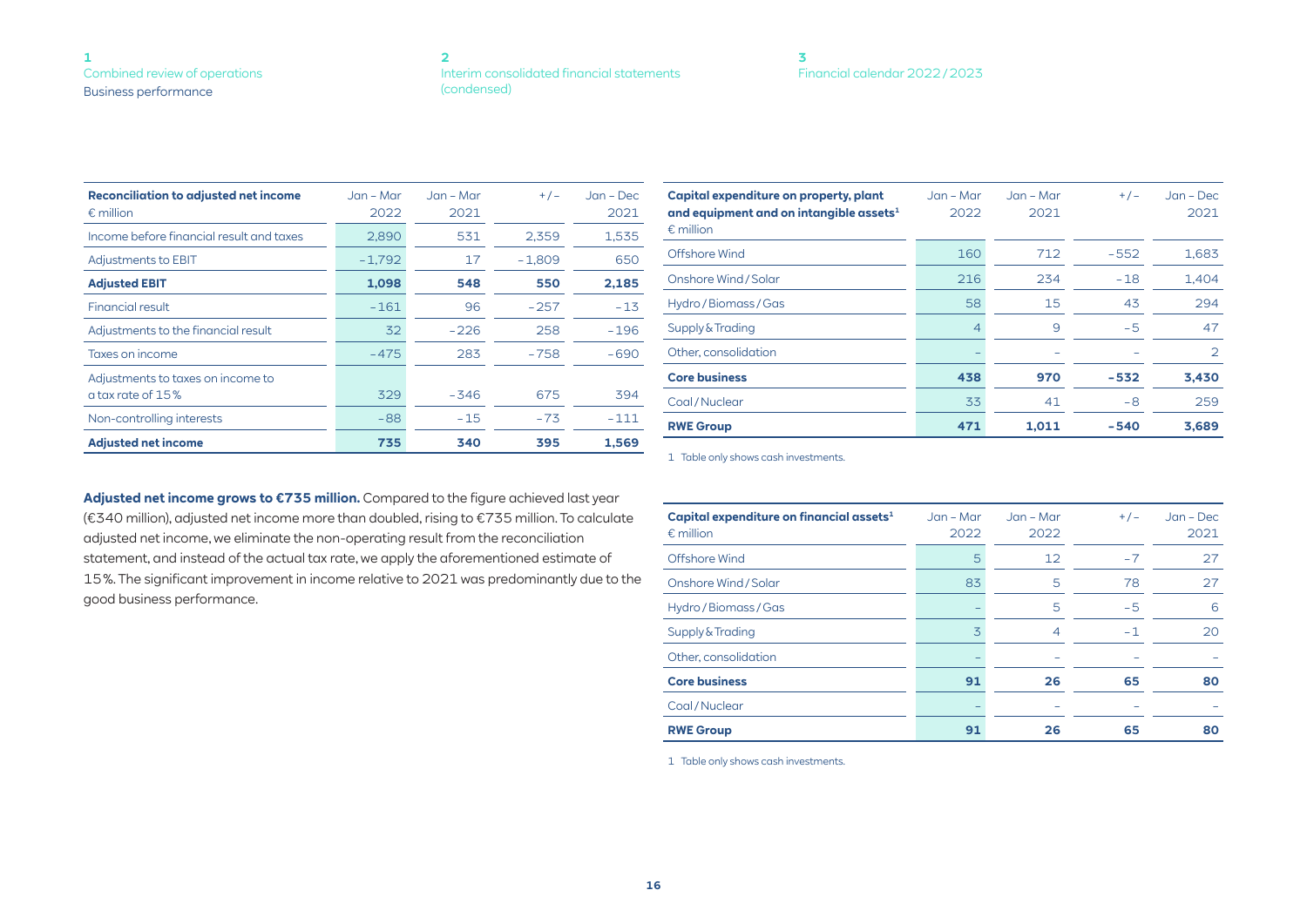#### **[2](#page-19-0)** [Interim consolidated financial statements](#page-19-0)  [\(condensed\)](#page-19-0)

#### **[3](#page-24-0)** [Financial calendar 2022 / 2023](#page-24-0)

**Investing activities: Focus on renewable energy expansion.** In the first quarter of 2022, our capital expenditure totalled €562 million (previous year: €1,037 million). Investment in property, plant and equipment and intangible assets amounted to €471 million. We were thus far below the figure recorded in the same period last year ( $\epsilon$ 1,011 million), which was characterised by significant capital expenditure on the construction of the Triton Knoll wind farm. Funds were also dedicated to this project in 2022. In addition, we invested in the wind farms Kaskasi near Heligoland, Germany, and Sofia in the UK North Sea, which are currently being built. Further focal points of expenditure were wind and solar projects in the USA as well as the construction of a gas-fired power station at Biblis, which is required to stabilise the power grid and is scheduled to be commissioned in October 2022.

We spent €91 million on financial assets (previous year: €26 million). The single-largest item was a capital contribution made to the joint venture we established at the end of 2021 with Greece's leading energy utility, Public Power Corporation (PPC). We intend to carry out solar projects with our partner in its domestic market.

Of our capital expenditure in the first quarter of 2022, 89 % was 'taxonomy-eligible'. This means that the funds were used for activities that qualify for classification as sustainable under the new EU Taxonomy Regulation. The quota was calculated based on total capital expenditure of €762 million. The deviation from the aforementioned figure (€562 million) is due to the fact that taxonomy-relevant investments are defined more broadly and include non-cash transactions. More detailed information on this topic can be found on pages 34 et seq. of the 2021 Annual Report.

| <b>Cash flow statement</b><br>$\epsilon$ million                                            | $Jan - Mar$<br>2022 | $Jan - Mar$<br>2021 | $+/-$    | $Jan - Dec$<br>2021 |
|---------------------------------------------------------------------------------------------|---------------------|---------------------|----------|---------------------|
| Funds from operations                                                                       | 5.413               | 1.329               | 4.084    | 7.103               |
| Change in working capital                                                                   | $-2,725$            | 267                 | $-2,992$ | 171                 |
| <b>Cash flows from operating activities</b>                                                 | 2.688               | 1.596               | 1,092    | 7,274               |
| <b>Cash flows from investing activities</b>                                                 | $-134$              | $-210$              | 76       | $-7,738$            |
| <b>Cash flows from financing activities</b>                                                 | $-1.990$            | 144                 | $-2.134$ | 1,457               |
| Effects of changes in foreign exchange rates<br>and other changes in value on cash and cash |                     |                     |          |                     |
| equivalents                                                                                 | $-11$               | 35                  | $-46$    | 58                  |
| <b>Total net changes in cash and</b>                                                        |                     |                     |          |                     |
| cash equivalents                                                                            | 553                 | 1,565               | $-1.012$ | 1,051               |
|                                                                                             |                     |                     |          |                     |
| Cash flows from operating activities                                                        | 2,688               | 1.596               | 1.092    | 7,274               |
| Minus capital expenditure                                                                   | $-562$              | $-1,037$            | 475      | $-3.769$            |
| Plus proceeds from divestitures /                                                           |                     |                     |          |                     |
| asset disposals                                                                             | 8                   | 322                 | $-314$   | 1,057               |
| <b>Free cash flow</b>                                                                       | 2,134               | 881                 | 1.253    | 4.562               |

**Operating cash flow improved substantially.** Our cash flows from operating activities amounted to €2,688 million, clearly exceeding the prior-year figure (€1,596 million). The good earnings situation and, in particular, income from collateral pledged for forward transactions with commodities (derivatives) had a positive effect. RWE concludes such contracts to minimise earnings risks. We have to pay an initial margin for exchange-traded derivatives. On top of that, we receive or pay variation margins during the contractual period, depending on how the market values of the derivatives change. Furthermore, collateral must be pledged for over-the-counter (OTC) derivative transactions. In the period being reviewed, we received substantial variation margins, which are recognised in our operating cash flow. This was contrasted by significant cash outflows for initial margins and OTC collateral, which are recognised in cash flows from financing activities.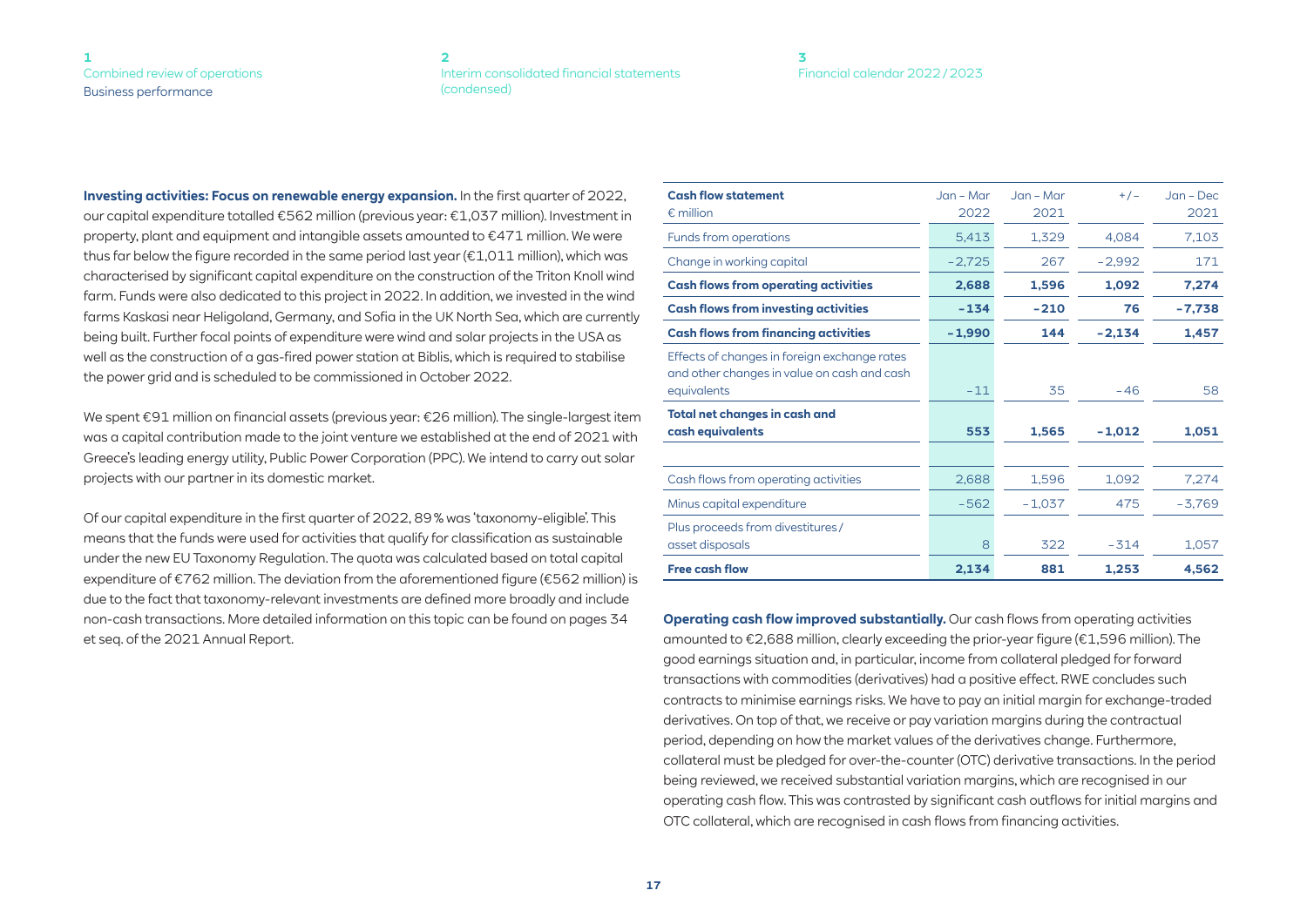#### **[2](#page-19-0)** [Interim consolidated financial statements](#page-19-0)  [\(condensed\)](#page-19-0)

#### **[3](#page-24-0)** [Financial calendar 2022 / 2023](#page-24-0)

Investing activities resulted in cash outflows of €134 million (previous year: €210 million). This was less than our expenditure on property, plant and equipment and financial assets as we received proceeds from the disposal of short-term cash investments.

Cash flows from financing activities amounted to  $-\epsilon$ 1,990 million (previous year: €144 million). We had to make substantial payments for initial margins and collateral in the period being reviewed. Proceeds from the issuance of commercial paper had a counteracting effect.

Due to the presented cash flows from operating, investing and financing activities, our cash and cash equivalents increased by €553 million.

Deducting capital expenditure from cash flows from operating activities and adding to it proceeds from divestitures and asset disposals results in free cash flow. At €2,134 million, this figure was far above the last year's level (€881 million).

**Net assets rise to €3.3 billion.** We had €3,287 million in net assets on our books as of 31 March 2022. This represents a significant gain compared to the figure as of 31 December 2021 (€360 million). The high level of free cash flow was the main reason for this development. Furthermore, provisions for pensions declined because the discount rates we use to calculate the present value of pension obligations rose owing to the development of the market. The discount rates used in this interim statement were 1.9 % for Germany and 2.8 % for the United Kingdom compared to 1.1<sup>8</sup> and 1.8<sup>*%*</sup> at the end of last year.<br>1 Mining provisions are not included in net debt. The same holds true for the assets which we attribute to them.

| Net assets/net debt $^1$<br>$\epsilon$ million                          | 31 Mar 2022 | 31 Dec 2021 | $+/-$  |
|-------------------------------------------------------------------------|-------------|-------------|--------|
| Cash and cash equivalents                                               | 6,367       | 5,825       | 542    |
| Marketable securities                                                   | 7,857       | 8,347       | $-490$ |
| Other financial assets                                                  | 14,349      | 12,403      | 1,946  |
| <b>Financial assets</b>                                                 | 28,573      | 26,575      | 1,998  |
| Bonds, other notes payable, bank debt,<br>commercial paper              | $-11,582$   | $-10,704$   | $-878$ |
| Hedging of bond currency risk                                           | $-4$        | -9          | 5      |
| Other financial liabilities                                             | $-6,185$    | $-7,090$    | 905    |
| <b>Financial liabilities</b>                                            | $-17,771$   | $-17,803$   | 32     |
| Plus 50% of the hybrid capital stated as debt                           | 287         | 290         | $-3$   |
| <b>Net financial assets</b><br>(including correction of hybrid capital) | 11,089      | 9,062       | 2,027  |
| Provisions for pensions and similar obligations                         | $-1,282$    | $-1,934$    | 652    |
| Surplus of plan assets over benefit obligations                         | 622         | 459         | 163    |
| Provisions for nuclear waste management                                 | $-5,937$    | $-6,029$    | 92     |
| Provisions for dismantling wind and solar farms                         | $-1,205$    | $-1,198$    | $-7$   |
| Net assets (+) / net debt (-)                                           | 3,287       | 360         | 2,927  |

At present, this includes our 15 % stake in E.ON and our claim for state compensation for the German lignite phaseout in the nominal amount of €2.6 billion.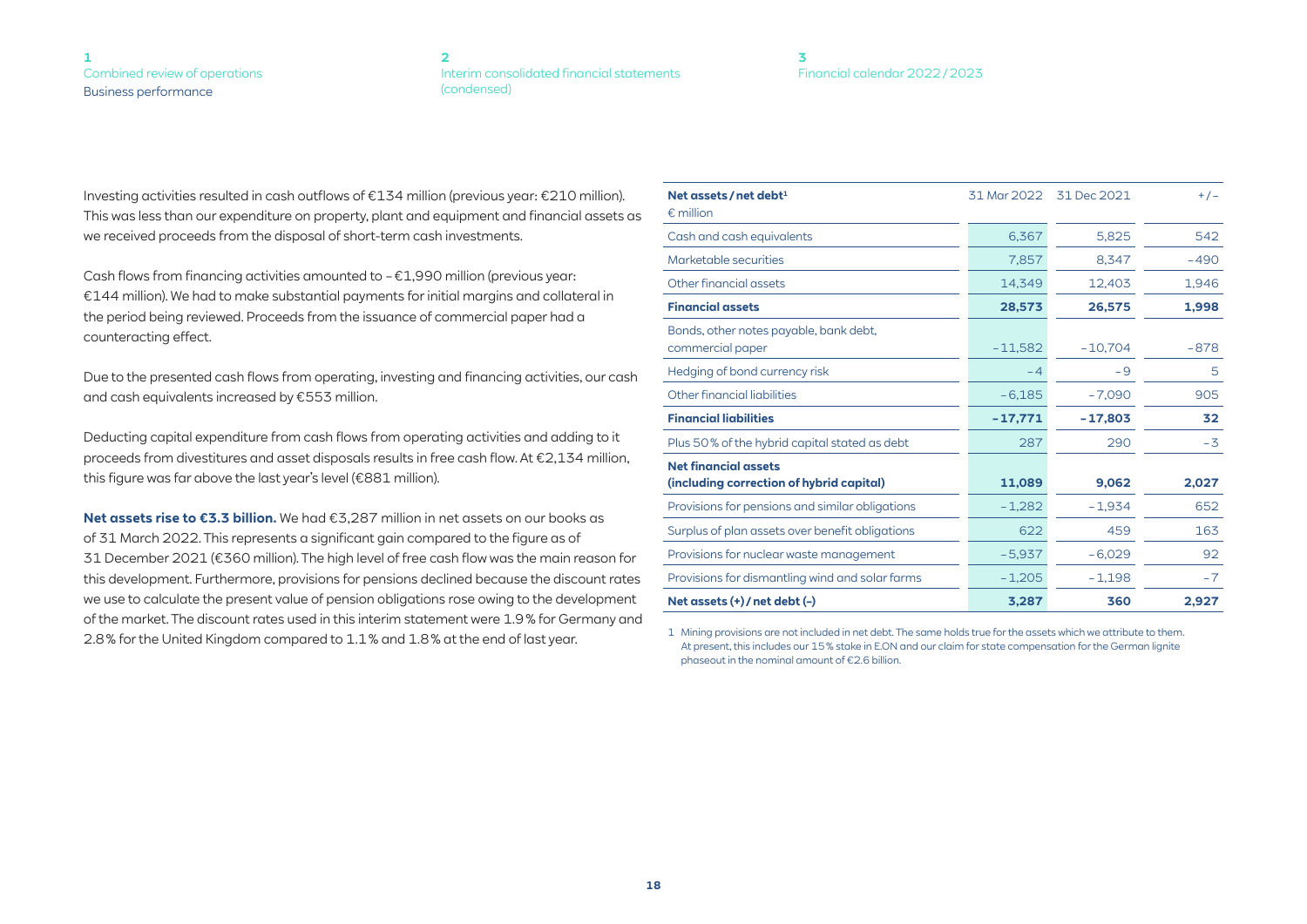# <span id="page-18-0"></span>Outlook for 2022

**RWE Group confirms earnings forecast.** We maintain the outlook for the current year that we published on pages 67 et seq. of the 2021 Annual Report. Despite the uncertainties stemming from the war in Ukraine, we still expect that we can pick up where we left off in relation to the good operating result posted in 2021. For 2022, we forecast adjusted Group EBITDA of €3,600 million to €4,000 million (previous year: €3,650 million). We project a range of €2,900 million to €3,300 million for our core business. This would be higher than the prior-year figure (€2,761 million). As set out earlier, last year's earnings included substantial one-off burdens due to the extreme cold snap in Texas. We anticipate positive effects from the commissioning of new wind and solar farms, more favourable wind conditions, and higher generation margins. Developments in the first quarter confirmed these expectations. By contrast, we will probably fall short of the very good earnings recorded in Supply & Trading in 2021. Outside of the core business, the latest nuclear power plant shutdowns will also result in lower earnings in the Coal / Nuclear segment. EBITDA is thus expected to decline in this segment.

With operating depreciation and amortisation projected to total around  $\epsilon$ 1,600 million, adjusted EBIT should be in a range of €2,000 million to €2,400 million (previous year: €2,185 million). Adjusted net income, which excludes material special items, is forecast at €1,300 million to €1,700 million (previous year: €1,569 million).

**Capital expenditure on property, plant and equipment to rise considerably.** We also confirm our forecast in relation to capital spending. Investment in property, plant and equipment and intangible assets will be much higher than in 2021 (€3,689 million). We will be investing heavily in the construction of the Kaskasi and Sofia offshore wind farms. Other capex areas include wind, solar and battery projects in the USA and Europe, as well as the construction of the gas-fired power station in Biblis, which is needed for grid stabilisation. We plan to invest €200 million in the Coal / Nuclear segment, primarily to maintain our power plants and opencast mines.

| <b>Forecast</b><br>$\epsilon$ million | 2021 actual | Outlook for 2022 |
|---------------------------------------|-------------|------------------|
| <b>Adjusted EBITDA</b>                | 3,650       | $3,600 - 4,000$  |
| of which:                             |             |                  |
| Core business                         | 2,761       | $2,900 - 3,300$  |
| of which:                             |             |                  |
| Offshore Wind                         | 1,100       | $1,350 - 1,600$  |
| Onshore Wind / Solar                  | 258         | $650 - 800$      |
| Hydro / Biomass / Gas                 | 731         | $700 - 900$      |
| Supply & Trading                      | 769         | $150 - 350$      |
| Coal/Nuclear                          | 889         | $650 - 750$      |
| <b>Adjusted EBIT</b>                  | 2,185       | $2,000 - 2,400$  |
| Adjusted net income                   | 1,569       | $1,300 - 1,700$  |

**Leverage factor expected to remain below 3.0 cap.** An important indicator of our financial strength is the ratio of net debt to adjusted EBITDA of the core business, also referred to as the leverage factor. We have set the upper limit for this at 3.0. In fiscal 2021, this indicator was below zero. Despite strong capex and possible volatility in liquidity due to margins on commodity futures transactions, we anticipate that the leverage factor will also remain well below the 3.0 ceiling at the end of 2022.

**Stable dividend planned.** The Executive Board of RWE AG envisages paying €0.90 of the company's profit per share for the 2022 financial year. This corresponds to the dividend for 2021.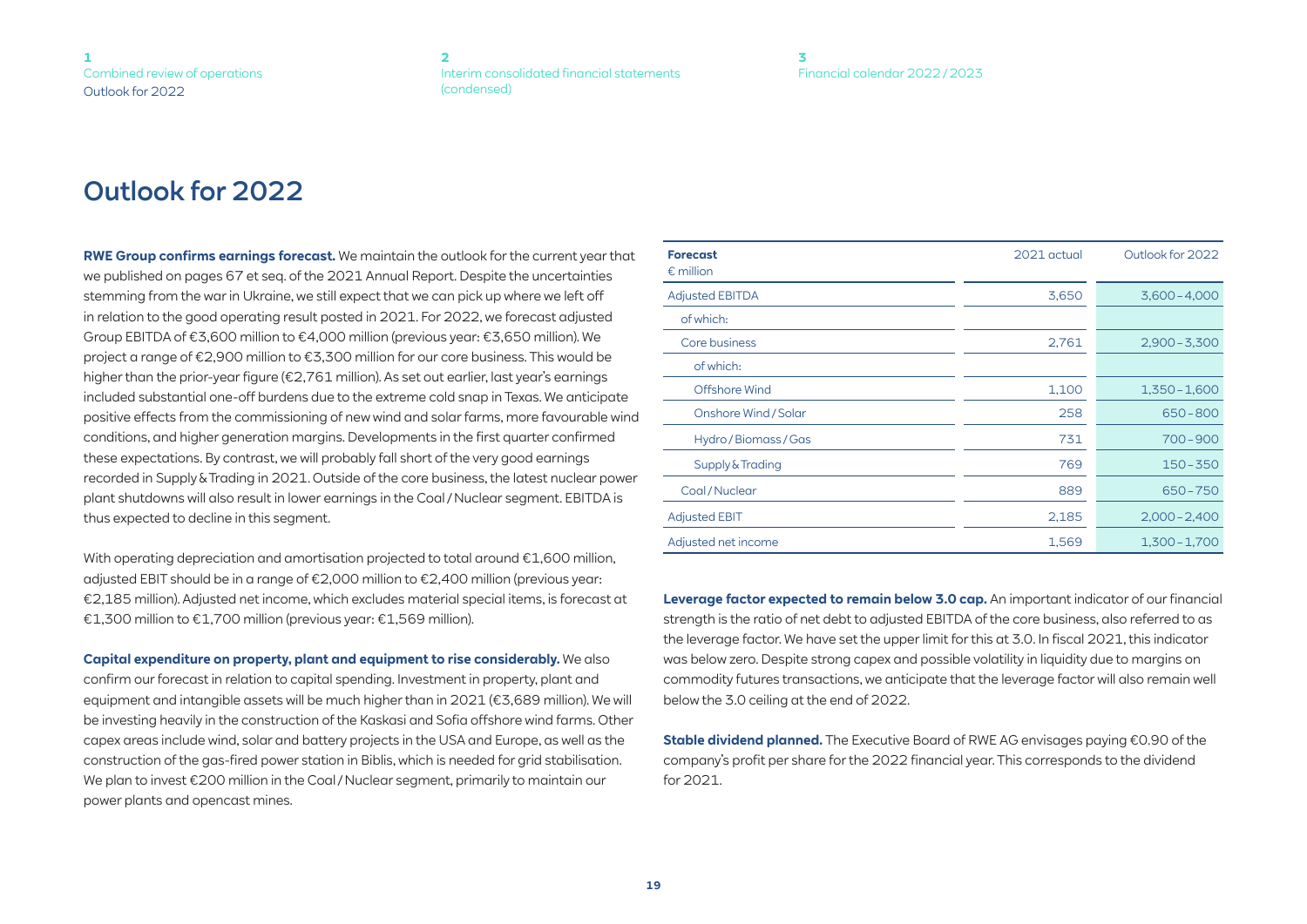**2** Interim consolidated financial statements (condensed) Income statement

**[3](#page-24-0)** [Financial calendar 2022 / 2023](#page-24-0)

# <span id="page-19-0"></span>Interim consolidated financial statements (condensed)

Income statement

| $\epsilon$ million                                                | Jan - Mar 2022 | Jan - Mar 2021 |
|-------------------------------------------------------------------|----------------|----------------|
| Revenue (including natural gas tax / electricity tax)             | 8,002          | 4,783          |
| Natural gas tax/electricity tax                                   | $-59$          | $-76$          |
| $Re$ venue $1$                                                    | 7,943          | 4,707          |
| Cost of materials                                                 | $-7,515$       | $-3,562$       |
| Staff costs                                                       | $-691$         | $-580$         |
| Depreciation, amortisation and impairment losses                  | $-382$         | $-356$         |
| Other operating result                                            | 3,504          | 231            |
| Income from investments accounted for using the equity method     | 72             | 86             |
| Other income from investments                                     | $-41$          | 5              |
| Income before financial result and taxes                          | 2,890          | 531            |
| Financial income                                                  | 482            | 726            |
| Finance costs                                                     | $-643$         | $-630$         |
| Income before tax                                                 | 2,729          | 627            |
| Taxes on income                                                   | $-475$         | 283            |
| <b>Income</b>                                                     | 2,254          | 910            |
| of which: non-controlling interests                               | 88             | 15             |
| of which: net income / income attributable to RWE AG shareholders | 2,166          | 895            |
| Basic and diluted earnings per share in $\epsilon$                | 3.20           | 1.32           |

1 A presentation of revenue by product and segment can be found on [page 11 et seq.](#page-10-0)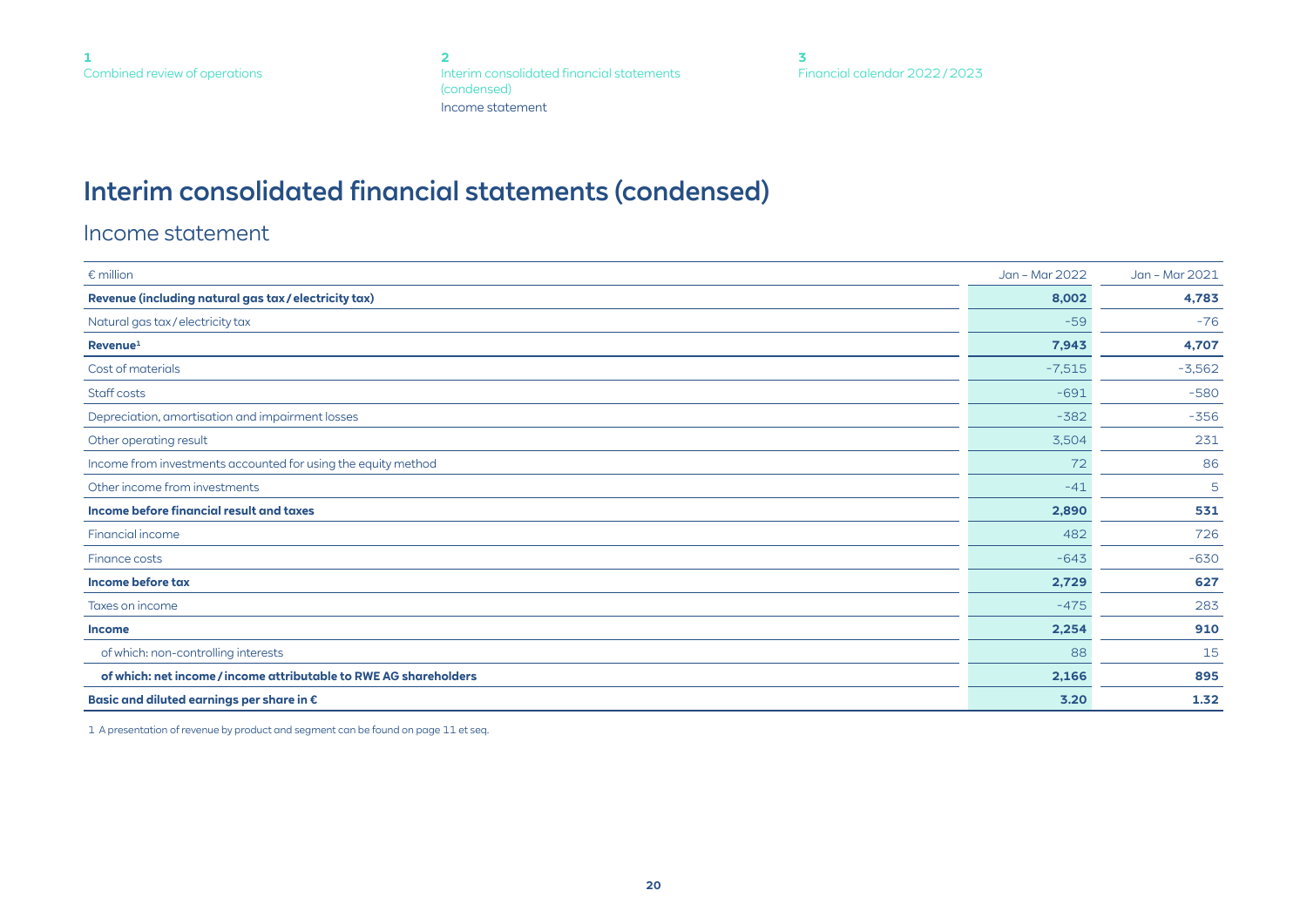**[2](#page-19-0)** [Interim consolidated financial statements](#page-19-0)  [\(condensed\)](#page-19-0) Statement of comprehensive income

# <span id="page-20-0"></span>Statement of comprehensive income

| Figures stated after taxes - $\epsilon$ million                                                   | Jan - Mar 2022 | Jan - Mar 2021 |
|---------------------------------------------------------------------------------------------------|----------------|----------------|
| <b>Income</b>                                                                                     | 2,254          | 910            |
| Actuarial gains and losses of defined benefit pension plans and similar obligations               | 794            | 647            |
| Income and expenses of investments accounted for using the equity method (pro rata)               | $-2$           |                |
| Fair valuation of equity instruments                                                              | $-622$         | 336            |
| Income and expenses recognised in equity, not to be reclassified through profit or loss           | 170            | 983            |
| Currency translation adjustment                                                                   | $-54$          | 73             |
| Fair valuation of debt instruments                                                                | $-7$           | $-20$          |
| Fair valuation of financial instruments used for hedging purposes                                 | $-5,429$       | 1,247          |
| Income and expenses of investments accounted for using the equity method (pro rata)               | 10             | 10             |
| Income and expenses recognised in equity, to be reclassified through profit or loss in the future | $-5,480$       | 1,310          |
| Other comprehensive income                                                                        | $-5,310$       | 2,293          |
| <b>Total comprehensive income</b>                                                                 | $-3,056$       | 3,203          |
| of which: attributable to RWE AG shareholders                                                     | $-3,160$       | 3,126          |
| of which: attributable to non-controlling interests                                               | 104            | 77             |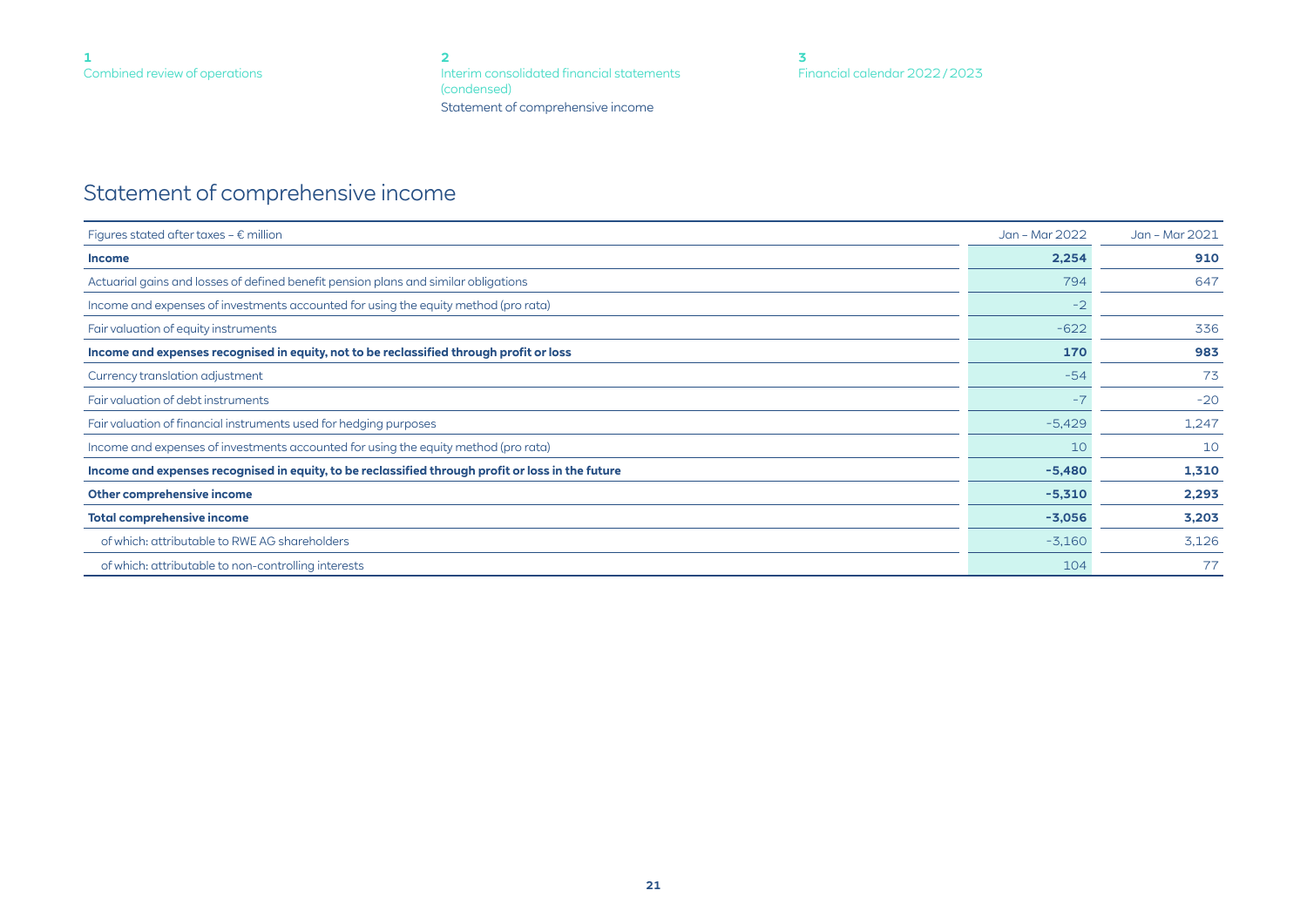**[2](#page-19-0)** [Interim consolidated financial statements](#page-19-0)  [\(condensed\)](#page-19-0) Balance sheet

**[3](#page-24-0)** [Financial calendar 2022 / 2023](#page-24-0)

## <span id="page-21-0"></span>Balance sheet

| <b>Assets</b>                                     | 31 Mar 2022 | 31 Dec 2021 |
|---------------------------------------------------|-------------|-------------|
| $\epsilon$ million                                |             |             |
| <b>Non-current assets</b>                         |             |             |
| Intangible assets                                 | 5,817       | 5,884       |
| Property, plant and equipment                     | 19,972      | 19,984      |
| Investments accounted for using the equity method | 3,060       | 3,021       |
| Other non-current financial assets                | 4,808       | 5,477       |
| Receivables and other assets                      | 3,769       | 3,834       |
| Deferred taxes                                    | 755         | 663         |
|                                                   | 38,181      | 38,863      |
| <b>Current assets</b>                             |             |             |
| Inventories                                       | 2,831       | 2,828       |
| Trade accounts receivable                         | 7,325       | 6,470       |
| Receivables and other assets                      | 113,377     | 79,626      |
| Marketable securities                             | 7,561       | 8,040       |
| Cash and cash equivalents                         | 6,367       | 5,825       |
| Assets held for sale                              | 950         | 657         |
|                                                   | 138,411     | 103,446     |
|                                                   | 176,592     | 142,309     |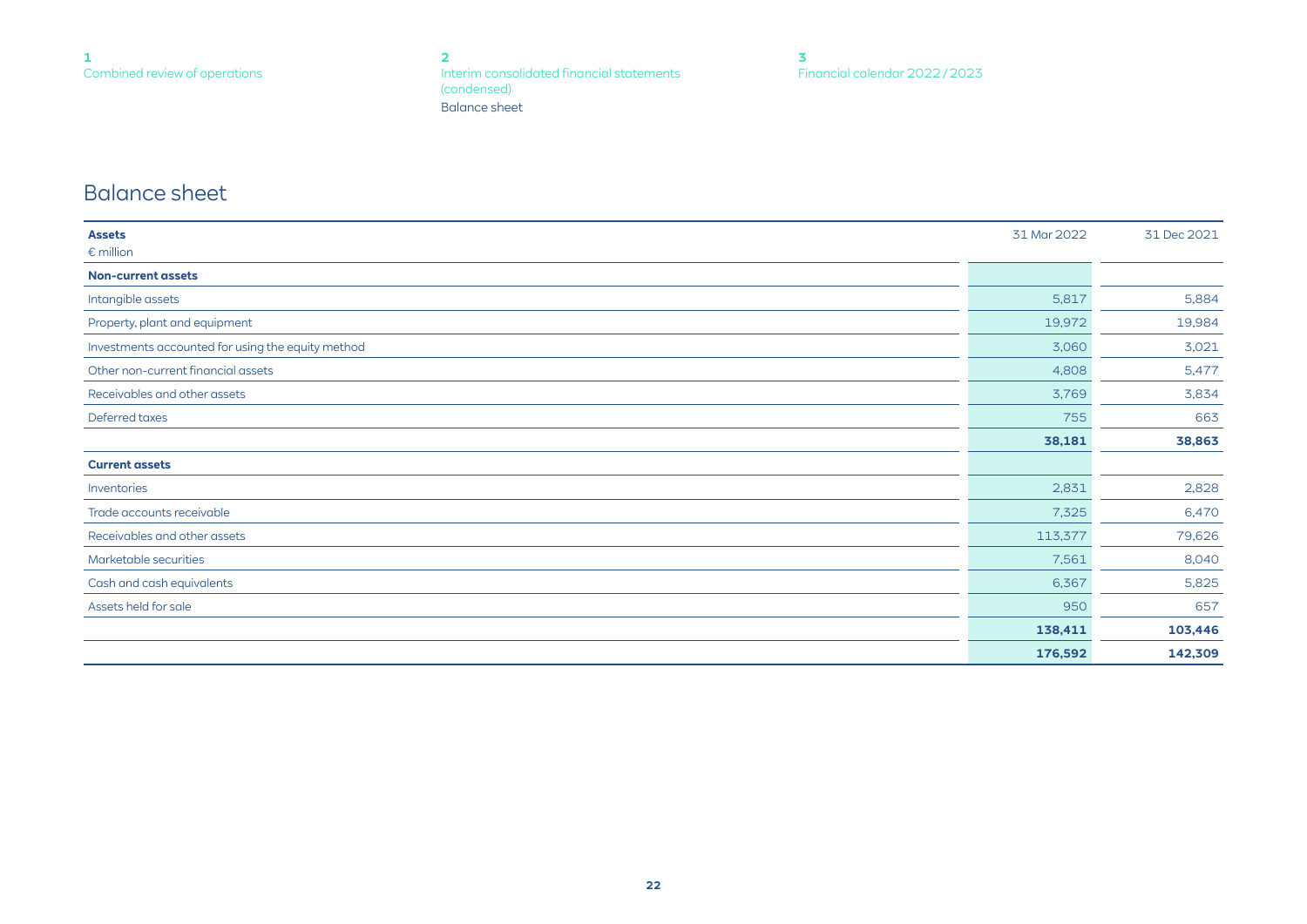**[2](#page-19-0)** [Interim consolidated financial statements](#page-19-0)  [\(condensed\)](#page-19-0) Balance sheet

**[3](#page-24-0)** [Financial calendar 2022 / 2023](#page-24-0)

| <b>Equity and liabilities</b>  | 31 Mar 2022 | 31 Dec 2021 |
|--------------------------------|-------------|-------------|
| $\epsilon$ million             |             |             |
| <b>Equity</b>                  |             |             |
| RWE AG shareholders' interest  | 9,535       | 15,254      |
| Non-controlling interests      | 1,763       | 1,742       |
|                                | 11,298      | 16,996      |
| <b>Non-current liabilities</b> |             |             |
| Provisions                     | 15,937      | 16,943      |
| <b>Financial liabilities</b>   | 6,991       | 6,798       |
| Other liabilities              | 2,433       | 2,617       |
| Deferred taxes                 | 1,418       | 1,948       |
|                                | 26,779      | 28,306      |
| <b>Current liabilities</b>     |             |             |
| Provisions                     | 4,558       | 4,268       |
| <b>Financial liabilities</b>   | 10,776      | 10,996      |
| Trade accounts payable         | 5,858       | 4,428       |
| Other liabilities              | 117,253     | 77,315      |
| Liabilities held for sale      | 70          |             |
|                                | 138,515     | 97,007      |
|                                | 176,592     | 142,309     |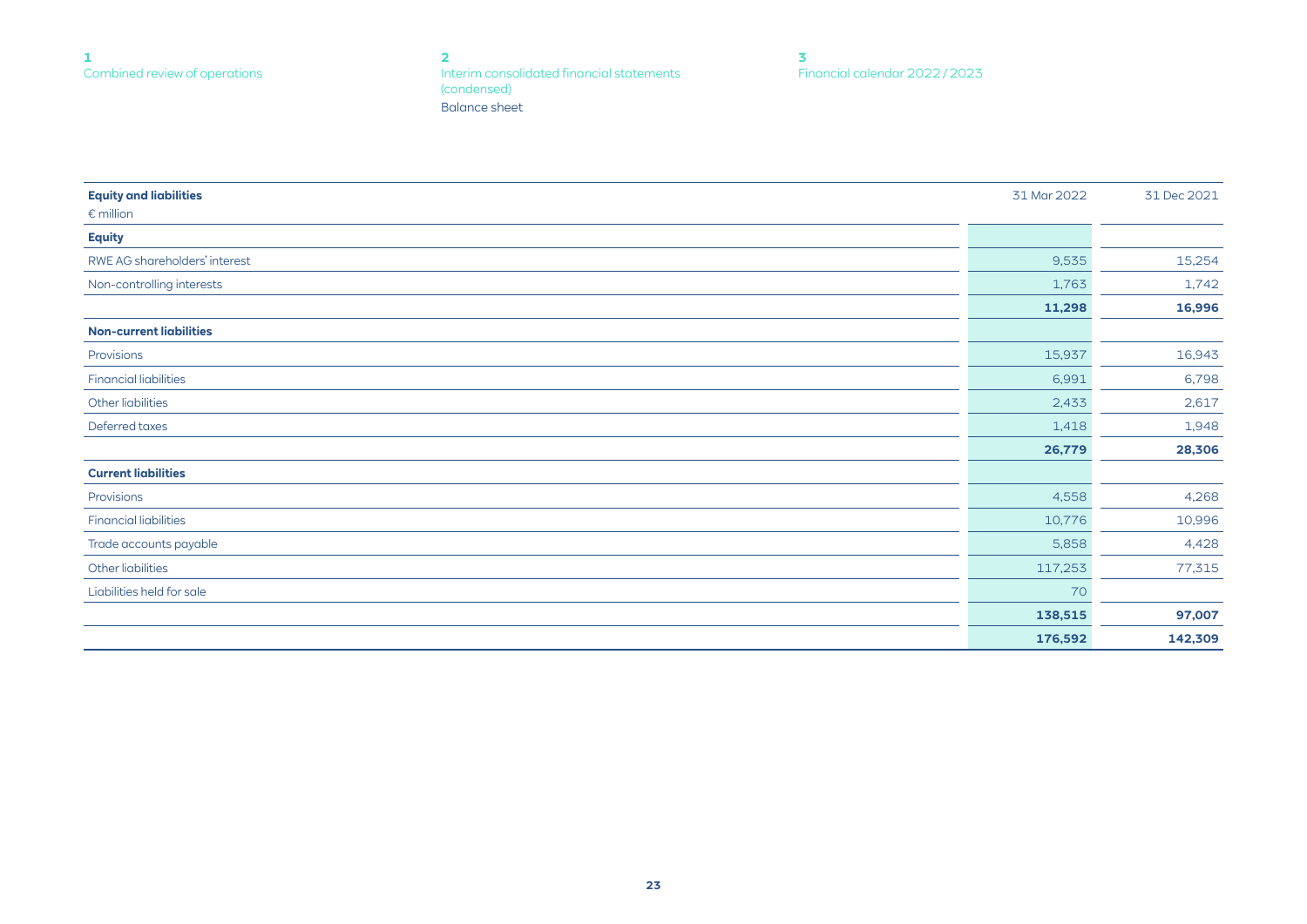**[2](#page-19-0)** [Interim consolidated financial statements](#page-19-0)  [\(condensed\)](#page-19-0) Cash flow statement

## <span id="page-23-0"></span>Cash flow statement

| $\epsilon$ million                                                                                                   | Jan - Mar 2022 | Jan - Mar 2021 |
|----------------------------------------------------------------------------------------------------------------------|----------------|----------------|
| Income                                                                                                               | 2,254          | 910            |
| Depreciation, amortisation and impairment losses / write-backs                                                       | 430            | 356            |
| Changes in provisions                                                                                                | 36             | $-33$          |
| Deferred taxes / non-cash income and expenses / income from disposal of non-current assets and marketable securities | 2,693          | 96             |
| Change in working capital                                                                                            | $-2,725$       | 267            |
| <b>Cash flows from operating activities</b>                                                                          | 2,688          | 1,596          |
| Cash flows from investing activities <sup>1</sup>                                                                    | $-134$         | $-210$         |
| <b>Cash flows from financing activities</b>                                                                          | $-1,990$       | 144            |
| Net cash change in cash and cash equivalents                                                                         | 564            | 1,530          |
| Effects of changes in foreign exchange rates and other changes in value on cash and cash equivalents                 | $-11$          | 35             |
| Net change in cash and cash equivalents                                                                              | 553            | 1,565          |
| Cash and cash equivalents at beginning of reporting period                                                           | 5,825          | 4,774          |
| Cash and cash equivalents at end of reporting period                                                                 | 6,378          | 6,339          |
| of which: reported as 'Assets held for sale'                                                                         | 11             |                |
| Cash and cash equivalents at end of reporting period as per the consolidated balance sheet                           | 6,367          | 6,339          |

1 After the initial / subsequent transfer to plan assets in the amount of €0 million (prior-year period: €1,091 million).